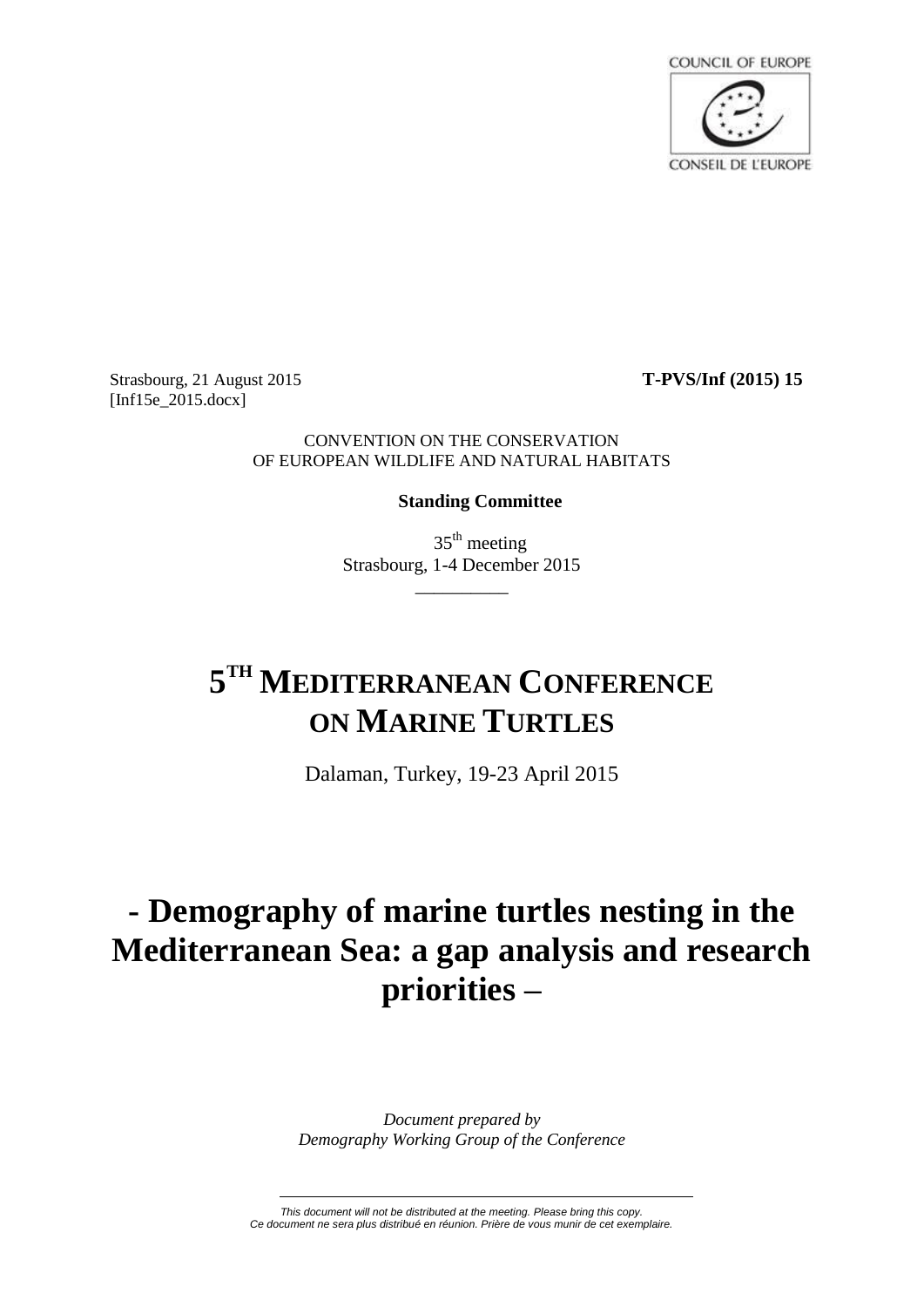# **DEMOGRAPHY OF MARINE TURTLES NESTING IN THE MEDITERRANEAN SEA: A GAP ANALYSIS AND RESEARCH PRIORITIES**

# Demography Working Group<sup>1</sup>

# 5<sup>the</sup> Mediterranean Conference on Sea Turtles

# **EXECUTIVE SUMMARY**

The Mediterranean hosts two breeding populations of marine turtles, the loggerhead turtle (*Caretta caretta*) and the green turtle (*Chelonia mydas*), and both are of extreme conservation concern. Despite significant advances in recent years, there are still significant knowledge gaps that preclude effective evidence-based conservation at a regional scale. Here, 14 experts from 8 nations (see Appendix 1) outline the following recommendations:

- 1. **A regional genetics analysis** for both species including the major nesting beaches and foraging grounds should be established.
- 2. Ongoing **beach monitoring** projects in Greece, Cyprus, Northern Cyprus and Turkey should be maintained and a new project should be established in Libya.
- 3. **Aerial surveys** should be conducted at key foraging grounds and repeated every five years.
- 4. **Satellite tracking studies** are needed for the juveniles of both species (Aegean Sea, south of Turkey, Levantine Sea, and Libyan Sea) in addition to the south Adriatic for green turtles and Libyan Sea for loggerhead turtles. Rresearch on loggerhead females should focus at the top five rookeries in Turkey, Kyparissia (Greece) and Libya and that on female green turtles should focus at Akyatan (Turkey), Kazanli (Turkey), Latakia (Syria) and Ronnas Bay (Cyprus). Males of both species should be tracked from breeding sites, except Zakynthos.
- 5. **Stranding networks** should be created in every Mediterranean nation to collect data and samples.
- 6. A **regional stable isotope project** should be established for both species.
- 7. A **regional skeletochronology project** should be established for both species.
- 8. A **regional bycatch project should be established to** update bycatch figures and assess postrelease mortality.
- 9. Support in the form of **funded post-doctoral researchers** is required to assist researchers in analysing and publishing their data.
- 10. A **regional network of experts** to advise managers and policy makers and **data sharing** and writing-up of research papers between multiple projects.

# **INTRODUCTION**

<u>.</u>

Available information regarding the populations of the loggerhead turtle (*Caretta caretta*) and the green turtle (*Chelonia mydas*) nesting in the Mediterranean has improved greatly during the past two decades (Margaritoulis et al. 2003; Casale and Margaritoulis, 2010), but there are still major knowledge gaps that limit our capacity to accurately assess the conservation status of both species and predict the consequences of anthropogenic stressors, particularly fisheries bycatch and climate change. Only through the use of accurate demographic models, will researchers be able to advise policy makers and managers about the best management options to ensure the conservation of marine turtles in the region. The present document aims to identify those gaps and to establish an applied research

 $1$  The Demography Working Group was created during the 5th Mediterranean Conference on Sea Turtles in 2015 (Dalaman, Turkey). The members of the Group are listed in Appendix 1, at the end of this document.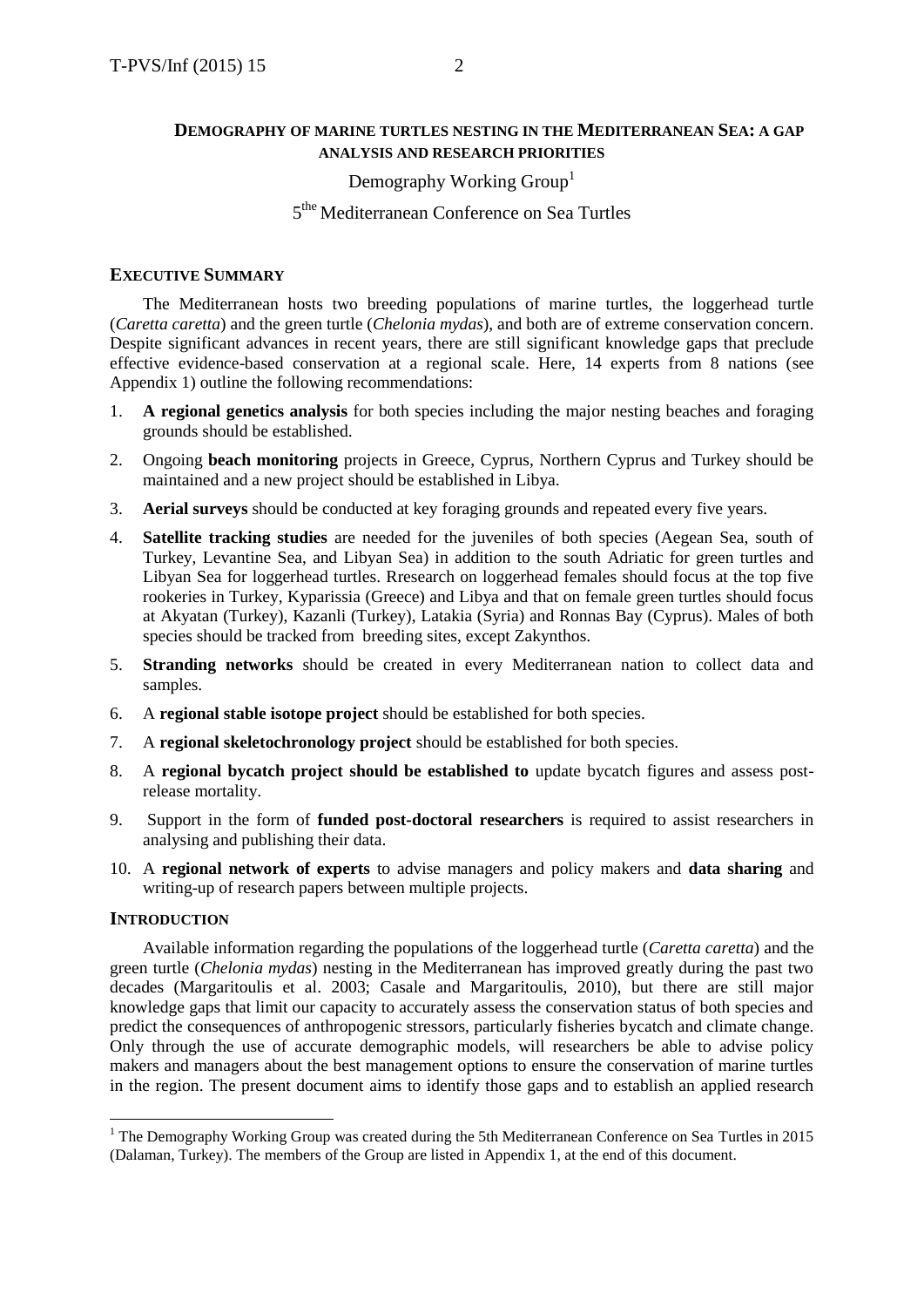agenda for developing accurate demographic models for these species of such cultural and conservation importance in the region.

# **REVIEW OF CURRENT KNOWLEDGE AND GAP ANALYSIS**

#### **1. Nesting beaches**

#### *1.1 Genetic structuring*

Current genetic information suggests six distinct populations of the loggerhead turtle nesting in the Mediterranean: Libya, Dalyan, Dalaman, Calabria, Western Greece and Crete and the Levant (central and eastern Turkey, Cyprus, Israel and Lebanon) (Saied et al. 2012; Yilmaz et al. 2012; Clusa et al. 2013). Turtles nesting in Egypt may be part of the latter, but this is not currently known. On the other hand, loggerhead turtles nesting in Tunisia are not genetically distinct from those belonging to other Mediterranean populations, as numbers are small and only one widespread haplotype has been reported there (Chaieb et al. 2010).

Available information is based on the use of mitochondrial haplotypes and nuclear microsatellites, which allow the individual assignment of loggerhead and green turtles to major nesting areas within the Atlantic (Carreras et al. 2011; Carreras et al. 2014). However, resolving the assignation to distinct populations within the Mediterranean remains problematic. The use of SNPs will likely improve individual assignation. Furthermore, this will improve estimates of remigration interval and clutch frequency through DNA fingerprinting of females (see 1.3 Nesting female parameters). Hence, a regional molecular study should be undertaken whereby a tissue voucher is collected from each female or nest and analyzed collectively.

Traditional mitochondrial markers have revealed no major genetic structuring of green turtles in the Mediterranean, but further research using new, more polymorphic markers may reveal some structure (Tikochinski et al. 2012). As for the loggerhead turtle, a regional molecular study should be undertaken whereby a tissue voucher is collected from each female or nest and analyzed collectively.

# *1.2 Major nesting sites*

Loggerhead turtles: After much searching and due to variation among publications, it was decided to take this information from Casale and Margaritoulis (2010) as this was the most up to date and complete information. Mean nesting levels for each country known to support loggerhead turtle nesting can be found in Table 1. Greece and Turkey alone have more than 75% of the nesting in the Mediterranean; however, the smaller populations at other sites such as Libya and Cyprus are also of regional significance being at the edges of the species range. It should be noted that the data from Libya are from a relatively short monitoring period. Considering the available data, the project must give priority to monitoring of the nesting beaches of the loggerhead turtle in Libya, Dalyan, Dalaman, western Greece and Crete and central and eastern Turkey and Cyprus.

Green turtles: Kasparek et al (2001) lists the five major nesting beaches for green turtles in the Mediterranean as Akyatan (Turkey), Kazanli (Turkey), Ronnas (Cyprus), Samadağ (Turkey) and Alagadi (Cyprus). Stokes et al (2015) provides a more recent review with maximum nests/year resulting in the following list of top five beaches: Akyatan, Samadağ, Kazanli, Latakia (Syria) and Alagadi. Although no longer listed in the top five, based on recent monitoring data, by Stokes et al (2015), Ronnas Bay should still be considered a priority, as there has been a lack of data published from this site in recent years during which numbers have risen at other sites in the vicinity.

# *1.3 Nesting female parameters and clutch parameters*

Female loggerhead turtles nesting in the Mediterranean are the smallest in the world, although variable among sites, with those nesting in Cyprus being the smallest within the region (Broderick and Godley 1996; Godley et al. 2003). With such wide variation within the Mediterranean we can expect variation in the demographics of the different populations. It is therefore important that a range of sites are studied in detail to ensure that data are representative of the Mediterranean population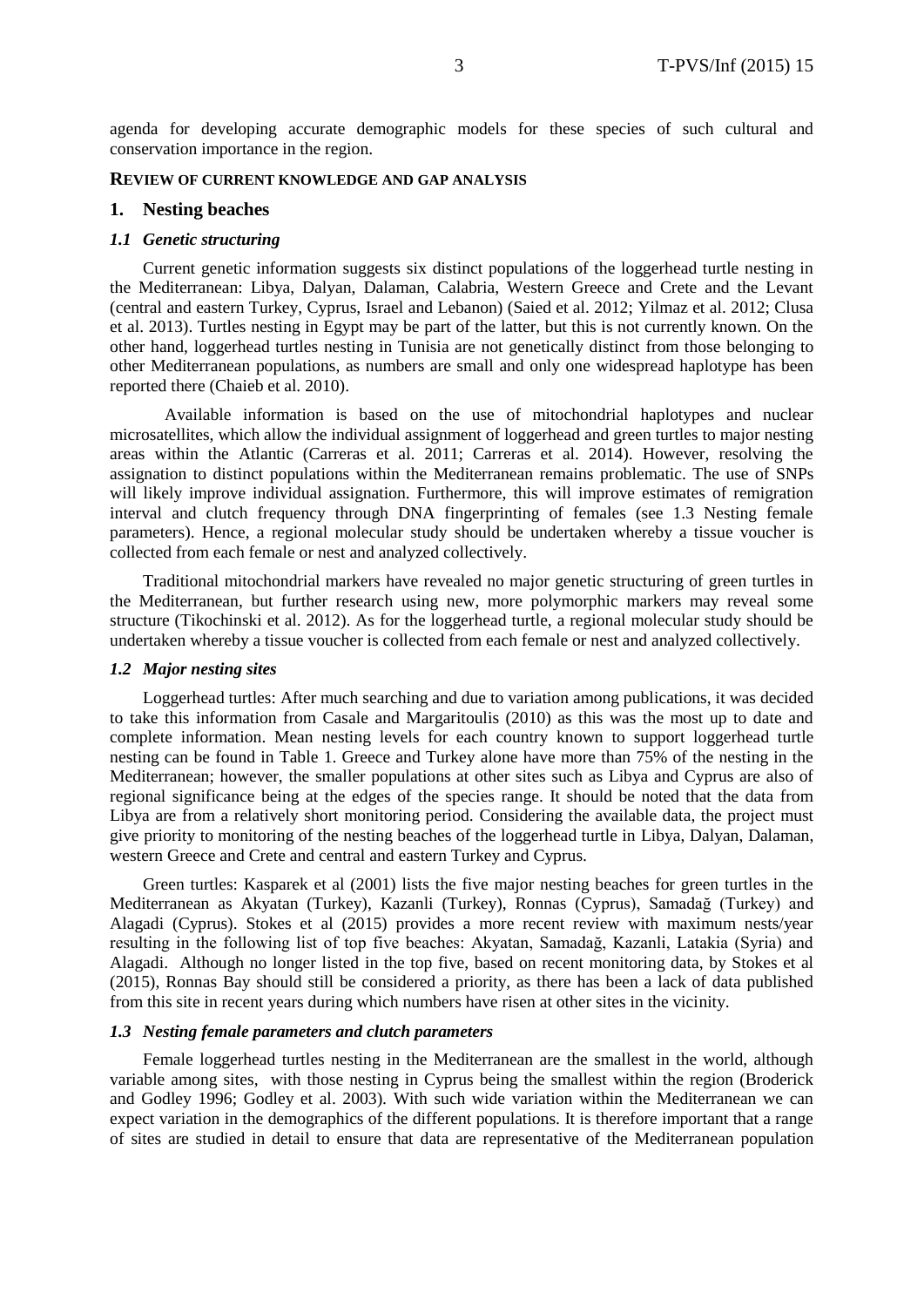overall. Within the Mediterranean, mean curved carapace lengths range from 66.5-84.7 cm; curved carapace widths range from 50-88 cm and mean clutch sizes range from  $65-130.4$  (range  $= 6-211$ ). For more detailed information see Table 2. Female morphometrics are well documented for the major nesting populations. Additionally the data from Libya are from a relatively small sample size considering the level of nesting documented for Libya. Clutch sizes (CS) are again well documented for all the major nesting sites across all countries; however, data from Libya, are not published or from a relatively small sample size (Table 2).

| <b>Country Totals</b> | Mean         | <b>Years monitored</b> |
|-----------------------|--------------|------------------------|
| <b>Greece</b>         | 3472         | 1984-2007              |
| <b>Turkey</b>         | 2145         | 1979-2006              |
| S. Cyprus             | 458          | 2005-2008              |
| Libya                 | 726          | 2006-2007              |
| N. Cyprus             | 236          | 1993-2007              |
| Egypt                 | 67           | 1998                   |
| Lebanon               | 60           | 1997-2006              |
| <b>Israel</b>         | 57           | 1993-2008              |
| <b>Tunisia</b>        | <15          | 1993-2008              |
| <b>Italy</b>          | 10           | 2000-2004              |
| <b>Spain</b>          | $\mathbf{1}$ | 1992-2007              |
| <b>France</b>         | 1            | 2002-2006              |
| <b>Total</b>          | 7233         |                        |

**Table 1.** Mean loggerhead turtle nests per year for each country (Casale and Margaritoulis 2010).

**Inter-nesting (or re-nesting) intervals** (RNI) are well reported for the main nesting beaches of Turkey, Greece and N. Cyprus. Mean inter-nesting intervals range from 12.7-19.9 days (Table 2). Inter-nesting periods are affected by the sea temperature, with warmer sea conditions producing shorter inter-nesting periods. The inter-nesting intervals of the rookeries in Libya and S. Cyprus are not reported in the scientific literature. Again to accurately determine RNI's intensive beach patrols are required at the nesting beach and adjacent nesting beaches. Alternatively, the use of satellite transmitters can provide information in this regard and offers insights as to the in-water behavior during this time. It can also give valuable insights into nest site fidelity and exchange between sites. This technique is expensive, however, and is prohibitive to many conservation projects and is often constrained in sample size is possible. Such data could be augmented by planned molecular studies.

**Remigration intervals** (RMI) are poorly covered in the published literature with only information available for Greece, Turkey and North Cyprus. Both Greece and Cyprus report mean remigration intervals of approximately 2 years and Turkey slightly longer at 3.35 years (Table 2). To accurately determine RMI's intensive night time beach patrols are required. For many conservation projects this may be particularly challenging either through lack of personnel or nesting beach logistics. Such data however could again be effectively captured through molecular studies.

**Clutch frequency** (CF), the number of clutches deposited by a female in a single season, is well documented for some nesting beaches in Turkey, Greece and N. Cyprus, but either doesn't exist or is not reported for all the other countries which have significant loggerhead turtle nesting rookeries. For those countries mentioned above the mean clutch frequency ranges from 1.2-2.2 clutches per season (Table 2). The accurate determination of CF also requires intensive night patrols so as to intercept all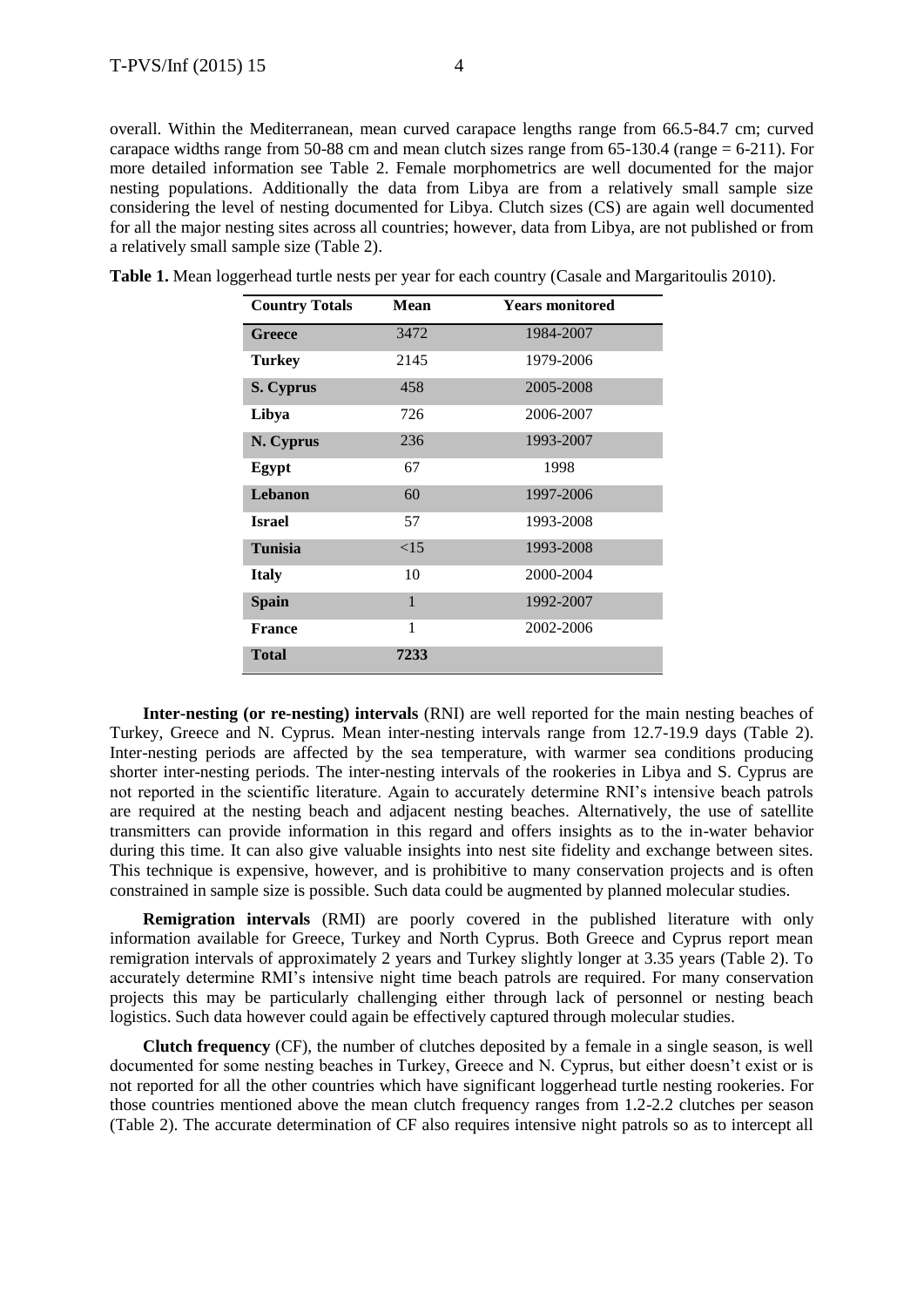nesting females and assign each clutch to an individual female. Again, molecular studies and satellite telemetry could be used to help accurately determine these demographic parameters.

In general, incubation period, hatchling sex ratio, hatching success and emergence success are well covered Greece, Turkey and Cyprus. **Incubation periods** (IP) are well covered with large sample sizes across numerous nesting beaches in most countries which have loggerhead turtle nesting, although probably further more work is required in Libya. Mean incubation periods range 47.3-59.6 days, with North Cyprus experiencing the shortest incubation periods (Table 3). Published accounts of estimated **hatchling sex ratios** can only be found for some rookeries in Greece, Turkey and North Cyprus. For all the other nations there are no published accounts of estimated sex ratios (Table 3). For the three aforementioned countries all rookeries produce female biased hatchling sex ratio. Again published accounts of **hatching success** (HS%) is well covered by the major nesting countries (Greece, Turkey and Cyprus), but missing or with small sample sizes from all the other nations. Hatching success is largely similar in all countries ranging from 60-80% (Table 3). Similar to the previous two parameters, **hatchling emergence success** (ES%) has been published for the three major countries, with data missing for the remaining countries. For the most part mean hatchlings ES ranges from  $60-70\%,$  (Table  $3)$ .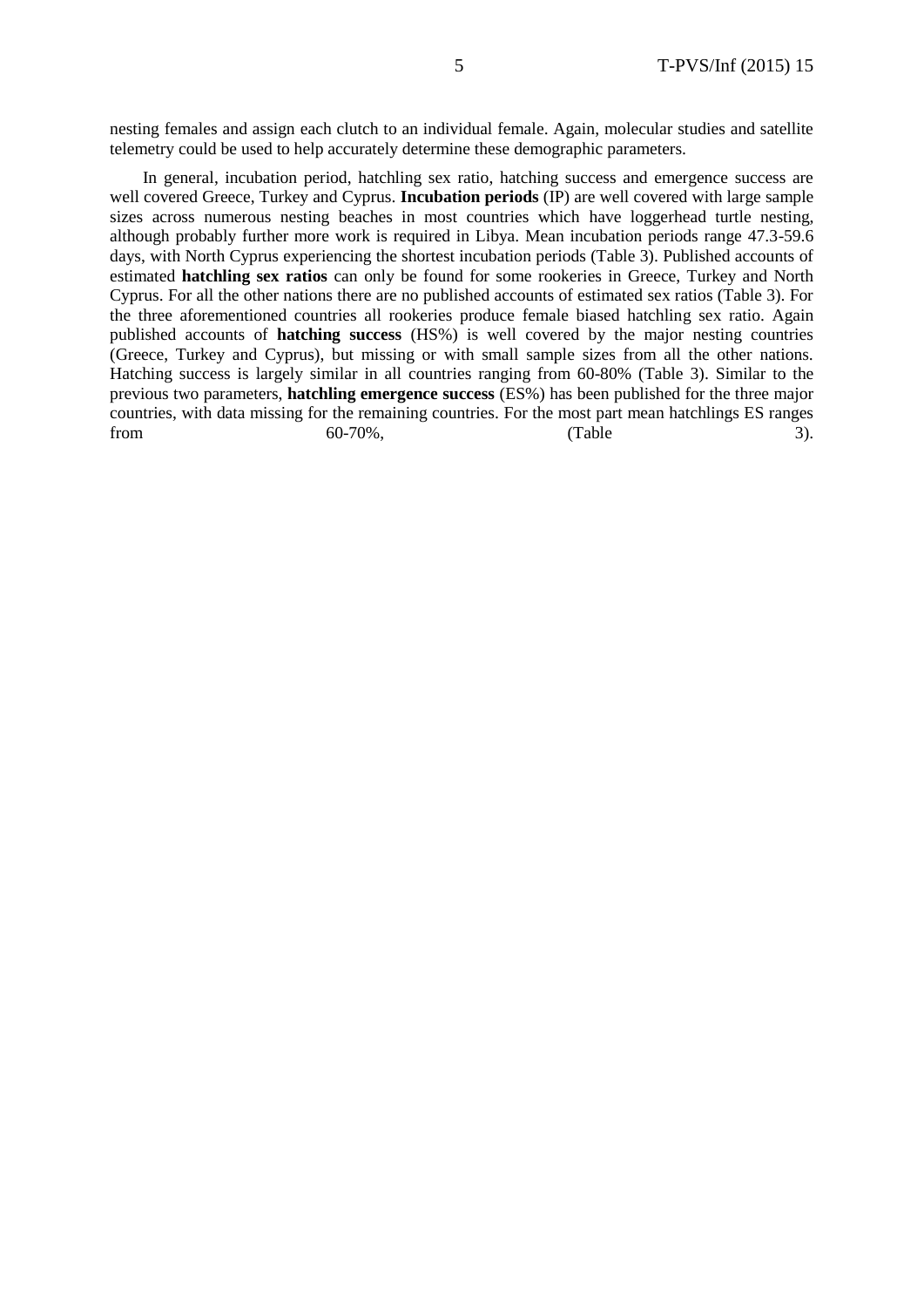| Country        | <b>Beach</b>           | <b>CCL</b> (mean<br>or range of<br>means) | CCL<br>(range/sd) | $\mathbf n$ | $\mathbf{CS}$<br>(mean/range<br>of means) | CS (range) | $\mathbf n$ | <b>RMI</b><br>(range;yrs) | $\mathbf{n}$ | <b>RNI</b> (Range of<br>means, days;<br>range) | $CF$ (range; $n)$               |
|----------------|------------------------|-------------------------------------------|-------------------|-------------|-------------------------------------------|------------|-------------|---------------------------|--------------|------------------------------------------------|---------------------------------|
| N. Cyprus      | Alagadi                | $71.1 - 77.9$                             | $64.5 - 90.0$     |             | $74.8 - 82.7$                             | $9 - 159$  |             |                           |              | $12.7 - 13.7(7-34)$                            |                                 |
| N. Cyprus      | Alagadi                | 73.6                                      | 4.6               | 159         | 73                                        | 28-144     | 229         | $2(1-6)$                  | 44           |                                                | $1.8 - 2.2$ $(1 - 5)$ ;<br>170) |
| N. Cyprus      |                        | 73.4                                      | 65-86.5           | 78          | 70                                        |            | 323         |                           |              | $13.4(11-17; n=32)$                            |                                 |
| S. Cyprus      | West<br><b>Beaches</b> | $66.5 - 79.8$                             | $60.0 - 90.0$     |             | 74.2 - 97.2                               | $25 - 164$ |             |                           |              |                                                |                                 |
| <b>Greece</b>  | Kefalonia              | $81.6 - 84.7$                             | $71.9 - 93.0$     |             | $99.8 - 120.4$                            | $39 - 176$ |             |                           |              | $15.8 - 17.0(9-20)$                            |                                 |
| Greece         | Kefalonia              | 82.5                                      | 3.78              | 16          | 115                                       | 55-151     | 38          | 2.56                      |              | $17(11-24)$                                    |                                 |
| <b>Greece</b>  | Kyparissia<br>Bay      | $83.1 - 83.8$                             | $70.0 - 99.0$     | 72          | $105.2 - 126.8$                           | $6 - 211$  |             |                           |              | $15.2 - 19.3(12-24)$                           |                                 |
| <b>Greece</b>  | Kyparissia<br>Bay      |                                           |                   |             | 117.7                                     |            | 52          |                           |              |                                                |                                 |
| <b>Greece</b>  | Lakonkos<br>Bay        | $84.1 - 84.6$                             | $78.0 - 92.0$     |             | $107.1 - 126.1$                           | $7 - 197$  |             |                           |              |                                                |                                 |
| Greece         | Zakynthos              | $82.7 - 83.8$                             | $70.0 - 96.5$     |             | 111.4 - 130.4                             | $11 - 199$ |             |                           |              | $14.6 - 19.9(11-28)$                           | $1.18(1-3; 148)$                |
| <b>Greece</b>  | Zakynthos              | 80.4                                      | 6.2               | 27          | 115.4                                     |            | 102         | 2.3                       |              |                                                |                                 |
| Libya          |                        | 78.0                                      | $71.0 - 86.3$     | 11          | 95.2                                      | $72 - 128$ | 14          |                           |              |                                                |                                 |
| <b>Tunisia</b> |                        | 79.7                                      | $73.0 - 85.0$     |             | $81.5 - 105.5$                            | $59 - 145$ |             |                           |              |                                                |                                 |
| <b>Turkey</b>  | Fethiye                | 77.3                                      | $68.0 - 91.0$     |             | $82.9 - 86.0$                             | $29 - 203$ |             | $3.35(1-7)$               |              | $16.2(12-34)$                                  |                                 |
| <b>Turkey</b>  | Patara                 |                                           |                   |             | 80.1                                      | 30-119     | 47          |                           |              |                                                |                                 |
| <b>Turkey</b>  | Dalyan                 | 76.3                                      | 68.5-90           | 54          | 73.4                                      | 15-108     | 61          |                           |              | $16(10-27)$                                    | $1.3(1-3; 46)$                  |
| <b>Turkey</b>  | Dalyan                 | 76.4                                      | 67-93             | 49          | 82.1                                      | 17-147     | 57          |                           |              | $12.7(10-19)$                                  | $1.4(1-3; 42)$                  |
| <b>Turkey</b>  | Goksu                  |                                           |                   |             | 90.3                                      | 42-151     | 43          |                           |              |                                                |                                 |
| <b>Turkey</b>  |                        | 76.0                                      | $63.0 - 91.0$     |             | $65.0 - 101.0$                            |            |             |                           |              |                                                |                                 |
| Greece         | Zakynthos              |                                           |                   |             | 116.5                                     | 110-130.4  | 5972        |                           |              |                                                |                                 |
| <b>Turkey</b>  | Dalyan                 | 73.1                                      | 60.2-83.9         | 49          | 73.4                                      | 24-148     | 235         |                           |              |                                                |                                 |

**Table 2**. Details of female morphometrics and clutch sizes for the major loggerhead turtle nesting populations within the Mediterranean Sea.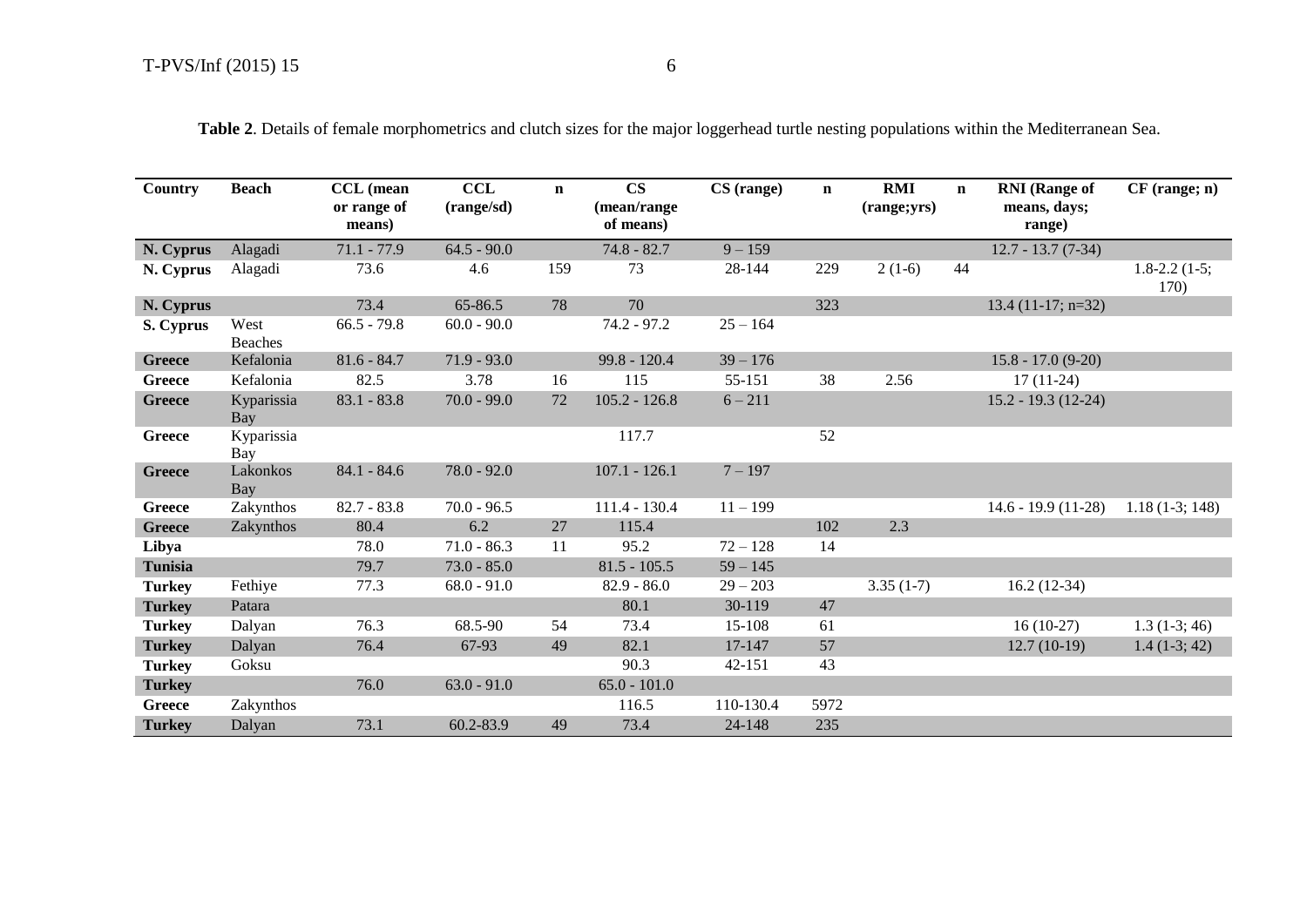| <b>Country</b> | <b>Beach</b>      | IP                                           | $\mathbf n$ | <b>Hatchling SR</b>  | HS%        | HS%       | ES%               |
|----------------|-------------------|----------------------------------------------|-------------|----------------------|------------|-----------|-------------------|
|                |                   | (mean or range<br>of means, indiv<br>ranges) |             | (% female,<br>range) | Mean(n)    | Range     | Mean(n)           |
| N. Cyprus      | Alagadi           | $47.3 - 48.7(42-60)$                         | 386         | 89.2                 |            |           | $70.2 - 73.8(38)$ |
| N. Cyprus      | All beaches       | 49 (40-66)                                   | 628         | 89 (0-100)           | 79.1 (321) |           |                   |
| N. Cyprus      | Karpaz beaches    | 48 (41-58)                                   | 43          |                      | 60.9       |           |                   |
| N. Cyprus      | All except Karpaz | 50 (40-66_                                   | 585         |                      |            |           |                   |
| N. Cyprus      |                   | $48(42-60)$                                  | 115         |                      |            |           |                   |
| <b>Greece</b>  | Kefalonia         | 54.9 (47-64)                                 |             |                      |            |           |                   |
| <b>Greece</b>  | Kefalonia         |                                              |             |                      | 71.6(8)    |           | 71.6(8)           |
| <b>Greece</b>  | Kyparissia Bay    | $48.1 - 53.9$ (43-67)                        |             | 70                   |            |           | 54.9              |
| <b>Greece</b>  | Kyparissia Bay    | 55.5                                         | 598         |                      | 72.7(243)  |           | 62.4(243)         |
| Greece         | Lakonkos Bay      | $52.1 - 59.3(43 - 84)$                       |             |                      |            |           |                   |
| <b>Greece</b>  | Zakynthos         | $57.6 - 62.3$ (42-97)                        | 2460        | 70                   |            |           | 60.1(572)         |
| <b>Greece</b>  | Peloponesus       |                                              |             |                      |            |           | 54.9 (39)         |
| <b>Greece</b>  | Zakynthos         | 55.2 (42-89)                                 | 666         | 68-75                | 71.5(19)   | 61.7-80.2 | 66.6(19)          |
| Greece         | Crete             | 49.4                                         | 345         |                      |            |           |                   |
| Libya          |                   | $55.0(48-62)$                                |             |                      |            |           |                   |
| <b>Turkey</b>  | Fethiye           | $55.0 - 56.9$                                | 276         | 61-69.3 (31-96)      |            | 58.1-67.8 |                   |
| <b>Turkey</b>  | Patara            | $52.1 - 60$                                  | 52          | 72                   |            |           |                   |
| <b>Turkey</b>  | Dalyan            | 52.9 (46-66)                                 | 222         | 90                   | 61.7       | 56.8-66.1 |                   |
| <b>Turkey</b>  | Dalyan            | 59.3 (51-71)                                 | 235         |                      |            |           |                   |
| <b>Turkey</b>  | Dalyan            | 52.3 (45-79)                                 |             |                      |            |           | 93                |
| <b>Turkey</b>  | Goksu Delta       | $50.4(46-58)$                                | 85          | 73-81                |            |           | 61.2(34)          |
| <b>Turkey</b>  | Goksu Delta       | 57.0                                         | 89          |                      |            |           |                   |
| <b>Turkey</b>  | Goksu Delta       | 54.8                                         | 117         |                      | 77(33)     | $2 - 99$  | 63(37)            |
| <b>Turkey</b>  | Kizilot           | 59.6                                         | 143         |                      |            |           |                   |
| <b>Israel</b>  | North Med         |                                              |             |                      |            | $0 - 90$  |                   |
| Egypt          | North Sinai       |                                              |             |                      | 71.3(2)    | 66.4-76.2 |                   |

Table 3. Mediterranean loggerhead clutch parameters (IP = incubation period, SR = sex ratio, HS = hatching success, ES = hatchling emergence)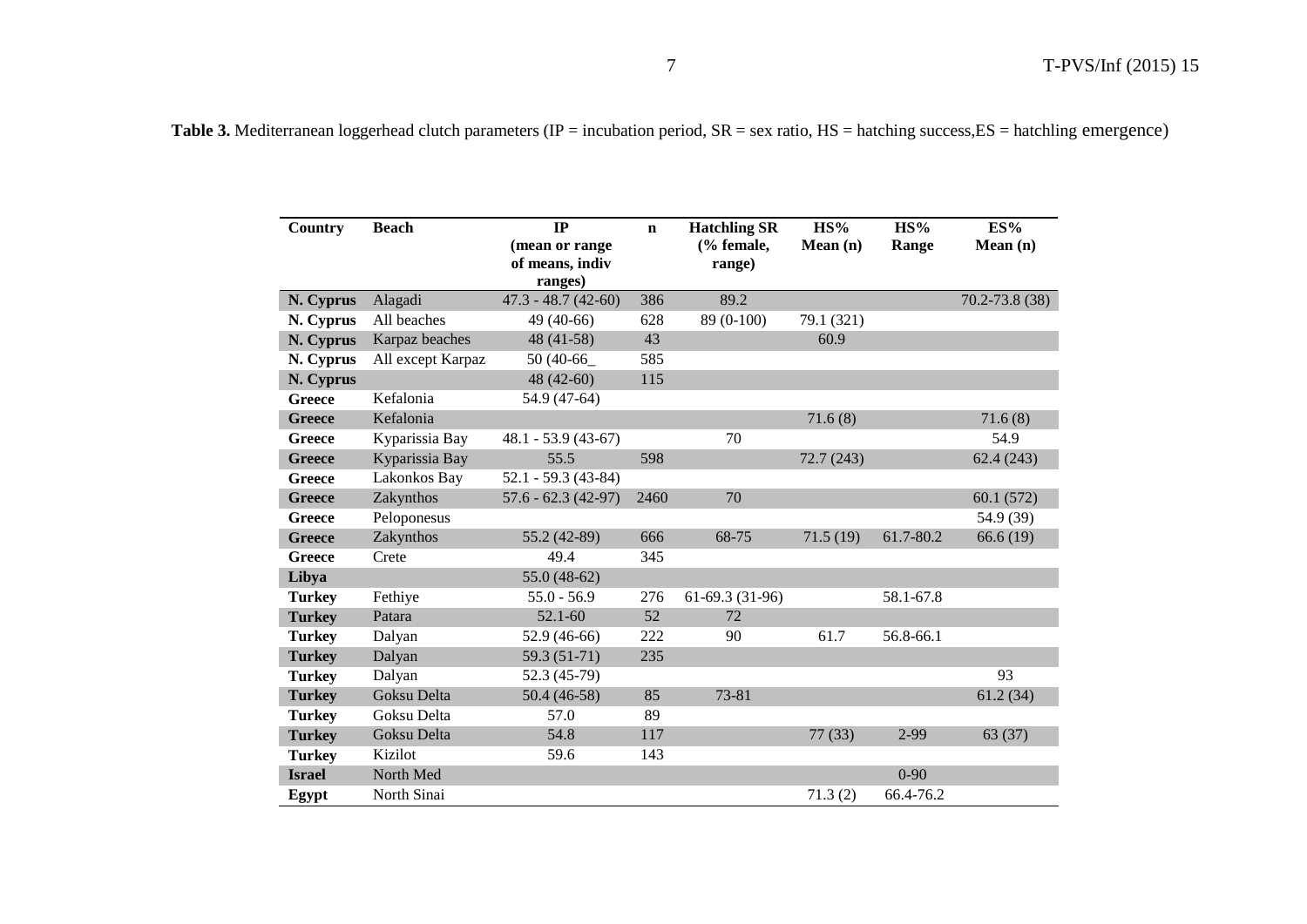| Country        | <b>CCL</b>     | $\mathbf{CS}$  | IP                       | <b>RMI</b>     | <b>RNI</b>     | $S_{R}$        | CF             | <b>HS</b>      | <b>ES</b>      |
|----------------|----------------|----------------|--------------------------|----------------|----------------|----------------|----------------|----------------|----------------|
| <b>Greece</b>  | $+$            | $+$            | $+$                      | $+$            | $+$            | $+$            | $+$            | $+$            | $+$            |
| <b>Turkey</b>  | $+$            | $+$            | $+$                      | $+$            | $+$            | $+$            | $+$            | $+$            | $+$            |
| N. Cyprus      | $+$            | $+$            | $+$                      | $+$            | $+$            | $+$            | $+$            | $+$            | $+$            |
| S. Cyprus      | $+$            | $+$            | $\blacksquare$           | $\blacksquare$ | $\blacksquare$ | ۰              | $\blacksquare$ | ٠              | ٠              |
| Egypt          | ٠              | $+$            | ۰                        | ٠              | ٠              | ٠              | ٠              | $-/+$          |                |
| France         | $\blacksquare$ | $\blacksquare$ | $\blacksquare$           | $\blacksquare$ | ۰              | ۰              | ٠              | $\blacksquare$ |                |
| <b>Israel</b>  | ٠              | $+$            | ۰                        | -              | $\blacksquare$ | $\blacksquare$ | -              | ۰              |                |
| <b>Italy</b>   | $\blacksquare$ | $+$            | $\overline{\phantom{0}}$ | $\blacksquare$ | $\blacksquare$ | ۰              | ٠              | ۰              | ٠              |
| Lebanon        | ۰              | ٠              | ٠                        | ٠              | ٠              | ٠              | ۰              | ٠              | $\blacksquare$ |
| Libya          | $-$ /+         | $+$            | $+$                      | $\blacksquare$ | $\blacksquare$ | $\blacksquare$ | $\blacksquare$ | ٠              | ٠              |
| <b>Spain</b>   | ٠              | ٠              | ٠                        | ٠              | $\blacksquare$ | ٠              | ۰              |                |                |
| <b>Tunisia</b> | $-$ /+         | $+$            | ۰                        | ۰              | ۰              | ۰              | ٠              | ۰              | $\blacksquare$ |

**Table 4.** Overview of the data available for each nesting parameter from each country  $(+) =$  Good levels of published data; **-/+** = some data available but small sample size; **-** = no published data).

A detailed review of green turtle nesting demographics was not undertaken here as nesting is much more limited in its distribution and we do not anticipate such marked differences within the region. Stokes et al (2014) and Broderick et al (2002) provide demographic parameters for green turtles nesting in Cyprus. Such published data are lacking for most other sites in the Mediterranean and should be collected as a priority.

## **2. Foraging grounds**

Most of the research effort on marine turtles has traditionally been conducted at nesting beaches, although they spend most of the time in the ocean. The Mediterranean Sea comprises a number of subbasins differing in primary productivity, continental shelf width and other attributes relevant for sea turtles. Available information indicates that turtles do not distribute homogenously within those subbasins (Clusa et al. 2014) and that some key parameters such adult body size and fecundity vary among females foraging at different sub-basins, even if they nest in the same beach (Zbinden et al. 2011; Cardona et al. 2014). Thus, detailed information about adult habitat use is critical, but for some major nesting beaches this is still missing (see 2.2 Habitat Use: Satellite Telemetry and 2.3 Habitat Use: Stable Isotopes).

On the other hand, juvenile and immature turtles represent the bulk of the population and hence information about size structure and abundance of turtles at foraging grounds is essential to contextualize changes in nest counts. For instance, stable nest counts, declining numbers of turtles at sea and increasing average size of stranded turtles may anticipate a serious demographic decline. On the contrary, declining nest counts, stable numbers of turtles at sea and a stable class size composition of strandings may indicate temporary reduction in nesting frequency due to climatic or other environmental reasons but not a long term population decline. Thus, data about at-sea abundance are critical.

Mixed stock analysis and direct assignation using microsatellites has revealed the origin of turtles occurring at several Mediterranean foraging grounds (Maffucci et al. 2006; Giovannotti et al. 2010; Carreras et al. 2011; Yilmaz et al. 2012; Garofalo et al. 2013; Clusa et al. 2014). However, current genetic markers have limited capacity to assign individuals of unknown origin to the distinct populations nesting within the Mediterranean. The use of SNPs will likely improve individual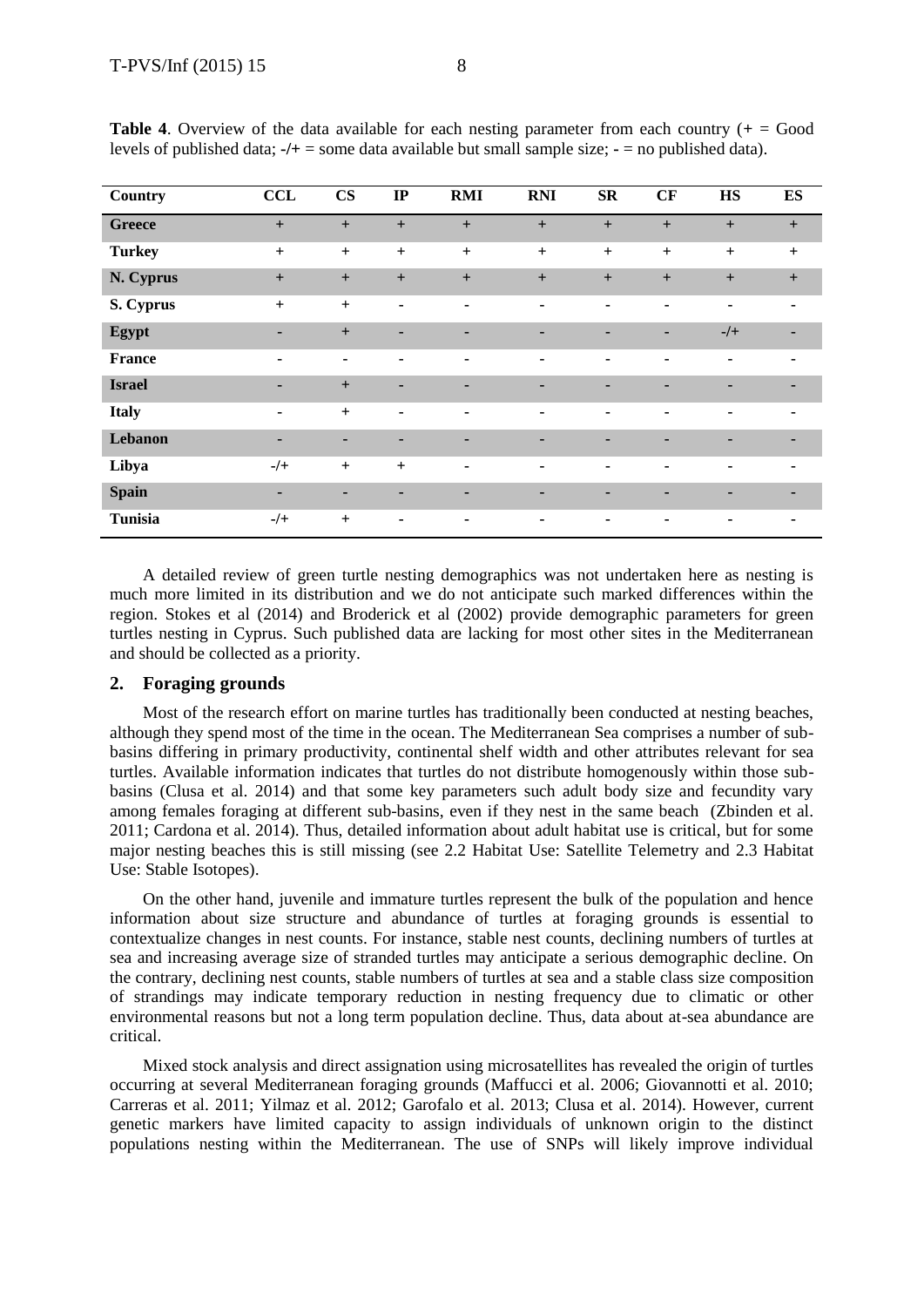assignation. Accordingly, collecting samples at the major foraging grounds for genetic analysis is recommended.

#### *2.1 At-sea abundance*

Aerial surveys are the best method to assess abundance of turtles at sea and detect changes in population before they translate into changes in nest counts. There is published information about aerial surveys conducted in the western Mediterranean sub-basins during the 2000s (Gómez de Segura et al. 2003 and 2006; Cardona et al. 2005; Lauriano et al. 2011) and there are several recent unpublished surveys covering the Balearic Sea (Tomás, personal communication), the Gulf of Lions (Poisson, personal communication), the Tyrrhenian Sea and the Ionian Sea (Lauriano, personal communication) and the Adriatic Sea (Lazar, personal communication). Nothing is known about the Alboran Sea, the Libyan Sea, the Aegean Sea, the southern coast of Turkey and the Levantine Sea. Furthermore, there are no recent surveys covering the Algerian Basin. Accordingly, priority should be given to aerial surveys covering the Alboran Sea, the Algerian Basin, the Libyan Sea, the Aegean Sea, the southern coast of Turkey and the Levantine Sea.

Aerial surveys require information about the proportion of time spent at surface to produce absolute estimates of turtle abundance. Reliable estimates of **surface time** exist for the Balearic Sea, the Algerian Basin, the Tyrrhenina Sea (Table 5) and the Adriatic Sea (Lazar, personal communication). However, there is no published information or any ongoing project covering the Libyan Sea, the Aegean Sea, the southern coast of Turkey and the Levantine Sea and hence satellite tracking of juvenile loggerhead turtles in these areas is a high priority (see 2.2 Habitat use: Satellite telemetry).

#### *2.2 Habitat use: satellite telemetry*

Satellite telemetry of adult turtles is critical to identify the foraging grounds used by the adults of each population. Furthermore, satellite telemetry is critical to assess the surface time of turtles at foraging grounds, a parameter necessary to derive absolute population estimates for aerial surveys.

The recent 2014 paper of Luschi and Casale provides an excellent overview of peer-reviewed satellite tracking studies of marine turtles in the Mediterranean (up to and including 2013) and provides summary figures of the locations of individuals tracked. Luschi and Casale (2014) include only published studies of adults and juveniles, male and female green and loggerhead turtles. Here we report data from the above paper and include additional studies, both published in the peer-reviewed and grey literature and those unpublished (after consultation with the researchers involved). Some of these studies build upon and include those in Luschi and Casale (2014), for example recently published green turtle tracks from Cyprus (Stokes et al 2015) include those published in Broderick et al (2007) and others are novel pieces of work. For those not yet published, only data on the number of turtles tracked, year and location of deployment are reported. In gathering these data, the authors have consulted with colleagues researching marine turtles in Cyprus (Snape; Stokes), Israel (Levy), Italy (Casale, Hochsheid, Luschi) Greece (Panagopoulou; Patel; Rees), Libya (Hochscheid) Syria (Rees), Turkey (Canbolat; Candan; Kaska; Sezgin; Turkecan; Turkozan).

#### *Adult turtles tagged at nesting beaches*

Loggerhead turtles: Females have been tracked in recent years in reasonable numbers from Cyprus (n=27; Snape et al. in review), and from some of the Greek rookeries: Zakynthos (n=36; Schofield et al. 2013; Zbinden et al. 2011), Crete (n=21 Margaritoulis & Rees 2011; Patel 2013; Patel et al. in press) and Cephalonia (n=1; Hays et al. 1991). For the other significant nesting populations however, there is a lack of data, in particular for Turkey, where only six females have been tracked from Dalyan and one from Fetiyhe Beach (A. Canbolat personal communication; Y.Kaska upublished data). Using maximum nests recorded from Turkozan and Kaska (2010) the following are the top five loggerhead nesting beaches in Turkey (Belek, Anamur, Dalyan, Fenike, Kizilot). Only five turtles have been tracked from nesting beaches in Libya (Hochscheid et al. 2012) and of the largest nesting population in the Mediterranean at Kyparissia (Greece), only three females have been previously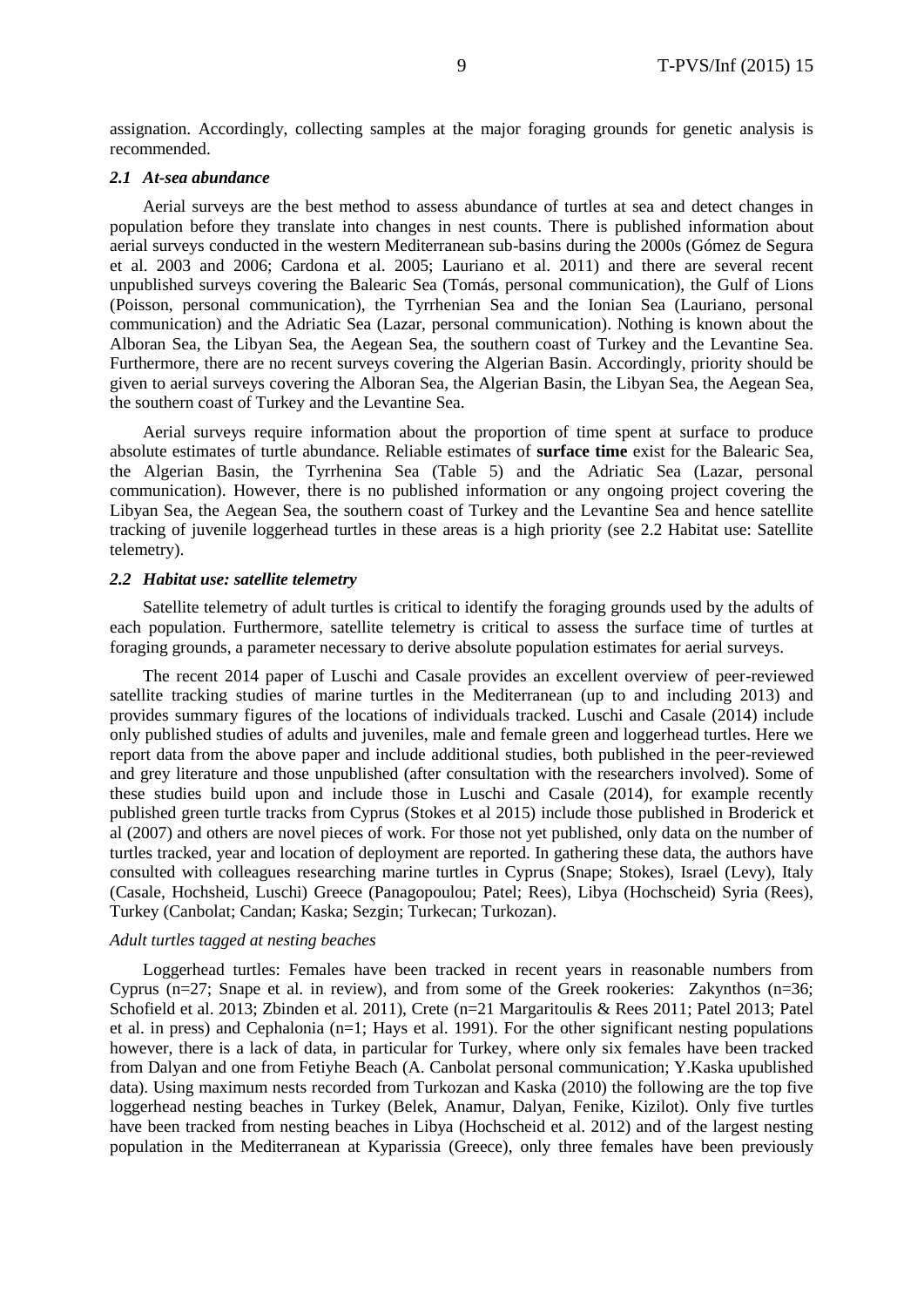tracked from the nesting beach (Backoff 2013). Satellite tracking of nesting loggerhead turtles has also been conducted in Israel and Italy where small but significant populations occur (Y. Levy unpublished data; T. Mingozzi and P. Luschi personal communication; see Table 5). Priorities for future satellite tracking of nesting loggerhead turtles should be Kyparissia, Greece; Libya and the top five nesting beaches in Turkey.

A significant number (n=33; Schofield et al. 2013) of adult male loggerhead turtles have been tracked offshore from Zakynthos Beach; the only other breeding loggerhead male tracked in the Mediterranean was from Crete (Patel et al. in press). Future studies of male loggerhead turtles should be prioritized at all major rookeries other than Zakynthos.

Green turtles: Of the six major nesting sites for green turtles in the Mediterranean, only two have been the subject of satellite tracking studies of >5 turtles. In Turkey, although eight females have been tracked from their nesting beach at Samadağ (Stokes et al 2015), only two turtles have been tracked from the largest rookery at Akyatan (Turkecan & Yerli 2011) and none have been tracked from Kazanli. These latter two sites should be a priority. With only one turtle previously tracked from Syria (Rees et al 2008) further study of this population should also be a priority. Although a reasonable number have been tracked from Cyprus (n=22; Stokes et al 2015), nearly all were from Alagadi Beach and there have been no turtles tracked at this site since 2010. Females nesting at other major beaches in Cyprus have not been tracked. Although not included in the top five nesting beaches for green turtles by Stokes et al (2015), Ronnas Bay should be prioritized for future studies. Thus, priorities for future satellite tracking of nesting green turtles should be Akyatan and Kazanli (Turkey), Latakia (Syria) and Ronnas (Cyprus).

Only one male green turtle has been tracked from a breeding location in the Mediterranean. This was an opportunistic capture of a green turtle on a nesting beach in Cyprus (Wright et al 2012). Future studies of male green turtles should be prioritized at all major rookeries.

| Country       |                   | <b>Female</b>  | <b>Male</b> | Year      | <b>Reference</b>              |
|---------------|-------------------|----------------|-------------|-----------|-------------------------------|
| <b>Turkey</b> | Dalyan            |                |             | 2007      | A.Canbolat pers.comm          |
|               | Dalyan            |                |             | 2010      | Y. Kaska pers comm            |
|               | Dalyan            | 2              |             | 2011      | Y Kaska pers comm             |
|               | Fetihye           | 1              |             | 2011      | Y. Kaska pers comm            |
|               | Dalyan            | $\overline{2}$ |             | 2013      | Y. Kaska pers comm            |
|               |                   |                |             |           |                               |
| <b>Israel</b> | Haifa/Betzet      | 5              |             | 2008-2010 | Y. Levy pers. comm.           |
| <b>Greece</b> | Cephalonia        | 1              |             | 1990      | Hays et al 1991               |
|               | Rethymno, Crete   |                |             | 2005      | Margaritoulis & Rees 2011     |
|               | Rethymno, Crete   | 20             |             | 2010-2011 | Patel 2013                    |
|               | Rethymno, Crete   |                | 1           | 2011      | Patel et al in press          |
|               | Zakynthos         | 18             |             | 2004-2007 | Zbinden et al 2011            |
|               | Zakynthos         | 18             | 33          | 2007-2011 | Schofield et al 2013          |
|               | Kyparissia        | $2*$           |             | 2012      | Backof 2013                   |
|               | Kyparissia        | 1              |             | 2005      | <b>ARCEHLON</b>               |
|               |                   |                |             |           |                               |
| <b>Cyprus</b> | Alagadi/Tatlisu   | 20             |             | 2001-2011 | Snape et al in review         |
|               | <b>West Coast</b> | 2              |             | 2011      | Snape et al in review         |
|               | <b>East Coast</b> | 5              |             | 2012      | Snape et al in review         |
| <b>Italy</b>  | Calabria          | $\overline{7}$ |             | 2009-2013 | T. Mingozzi & P. Luschi pers. |
|               |                   |                |             |           | comm                          |
| Libya         | Sirte/Misurata    | 5              |             | 2009/2010 | Hochscheid et al; 2012        |

**Table 5.** Number and location of adult *C.caretta* males and females tracked from breeding sites in the Mediterranean. \* eight PTTs deployed but only two post-nesting migrations.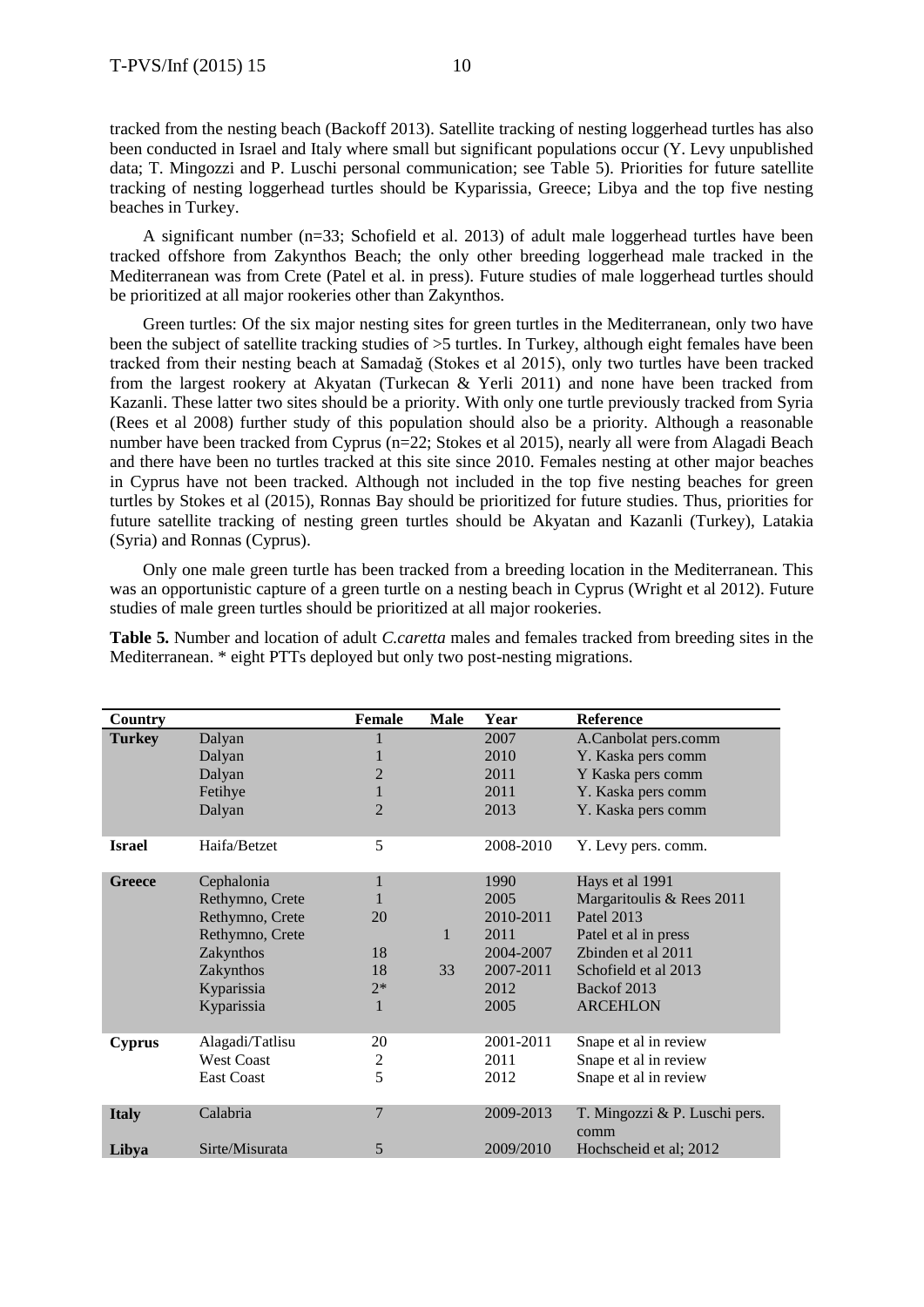| Country       | Beach            | <b>Female</b> | <b>Male</b> | Year      | <b>Reference</b>      |
|---------------|------------------|---------------|-------------|-----------|-----------------------|
| <b>Turkey</b> | Akyatan          | 2             |             | 2007-2008 | Turkecan & Yerli 2011 |
|               | Samandağ         | 8             |             | 2004-2005 | Stokes et al 2015     |
|               | Samandağ         |               |             | 2012      | B. Sönmez pers comm   |
| <b>Israel</b> | Haifa            | 3             |             | 2008-2009 | Stokes et al 2015     |
| <b>Syria</b>  | Latakia          |               |             | 2006      | Rees et al 2008       |
| <b>Cyprus</b> | Alagadi          |               |             | 2009      | Wright et al 2012     |
|               | Alagadi/Esentepe | 22            |             | 1998-2010 | Stokes et al 2015     |

**Table 6.** Number and location of *C.mydas* adult males and females tracked from breeding sites in the Mediterranean.

#### *Juvenile turtles*

Since marine turtles in their immature life stages are more difficult to access, the satellite tracking studies included principally individuals that were either by-caught in fisheries, deliberately handcaught or rehabilitated for various amounts of time. Although it may be questionable whether rehabilitated animals behave naturally after their re-introduction into the sea (Cardona et al. 2012), a substantial part of the tracking was conducted by or in association with rescue and rehabilitation centers, to ascertaining that the turtles have been successfully re-introduced and take up their natural activities. However, with so few studies on healthy turtles taken directly from the sea there are no sufficient base data to measure "natural" behavior. Although these data cannot be ignored for the purpose of this review, we recommend that future studies using satellite telemetry should make an effort of capturing healthy individuals directly from the marine habitats which are the focus of the study.

Some studies also included specimens of adult size or nearly adult size (e.g.  $\geq 66$  cm) yet sexual maturity has never been confirmed for these turtles which were usually caught outside their breeding grounds and not subjected to reliable sexing techniques other than biometrics of the tail length. This review will mainly focus on the behavior of juvenile turtles, but since the larger individuals were not included in the section on adult turtles, some general information is provided here.

In compiling the data we concentrated on information regarding the size of the turtle, differentiating between juveniles and sub-adults/adults with a curved carapace length of 66 cm and more; on the sex for those larger individuals, if such information was available; on the release country and the main marine area of residence (which could be multiple for one turtle if it had spent equal amounts of time in more than one area); on the behavior according to the general life history pattern (oceanic, neritic, intermediate). Individuals which were monitored for less than 30 days were excluded from the data set for two reasons: 1) short periods of tracking are not sufficient to establish preferred residence areas and life-stage related behaviour, and 2) 30 days was considered a long enough time for rehabilitated turtles to re-acclimate to their natural environment and commence "normal" activities.

Loggerhead turtles are widely distributed in the Mediterranean and occur in almost all marine areas (Casale and Margaritoulis 2010). According to current knowledge, the two most important neritic loggerhead foraging grounds in the Mediterranean, which host both juvenile and adult turtles, are in the Adriatic Sea and on the Tunisian Continental Shelf (including Gulf of Gabés) (Casale et al. 2012 and references cited therein; Margaritoulis et al. 2003). Important oceanic areas were identified in the Alboran Sea, the Balearic Sea and along different parts of the North African coasts as well as the Sicily Channel. Nursery and early developmental areas are less well known, although Casale et al. (2010) reported high incidences of juvenile turtles found in the south Adriatic Sea. More recently, hatchling drift simulations indicated that hatchlings from more easterly rookeries are retained within the area of origin, whereas hatchlings from the Ionian area disperse into the Ionian, Adriatic, and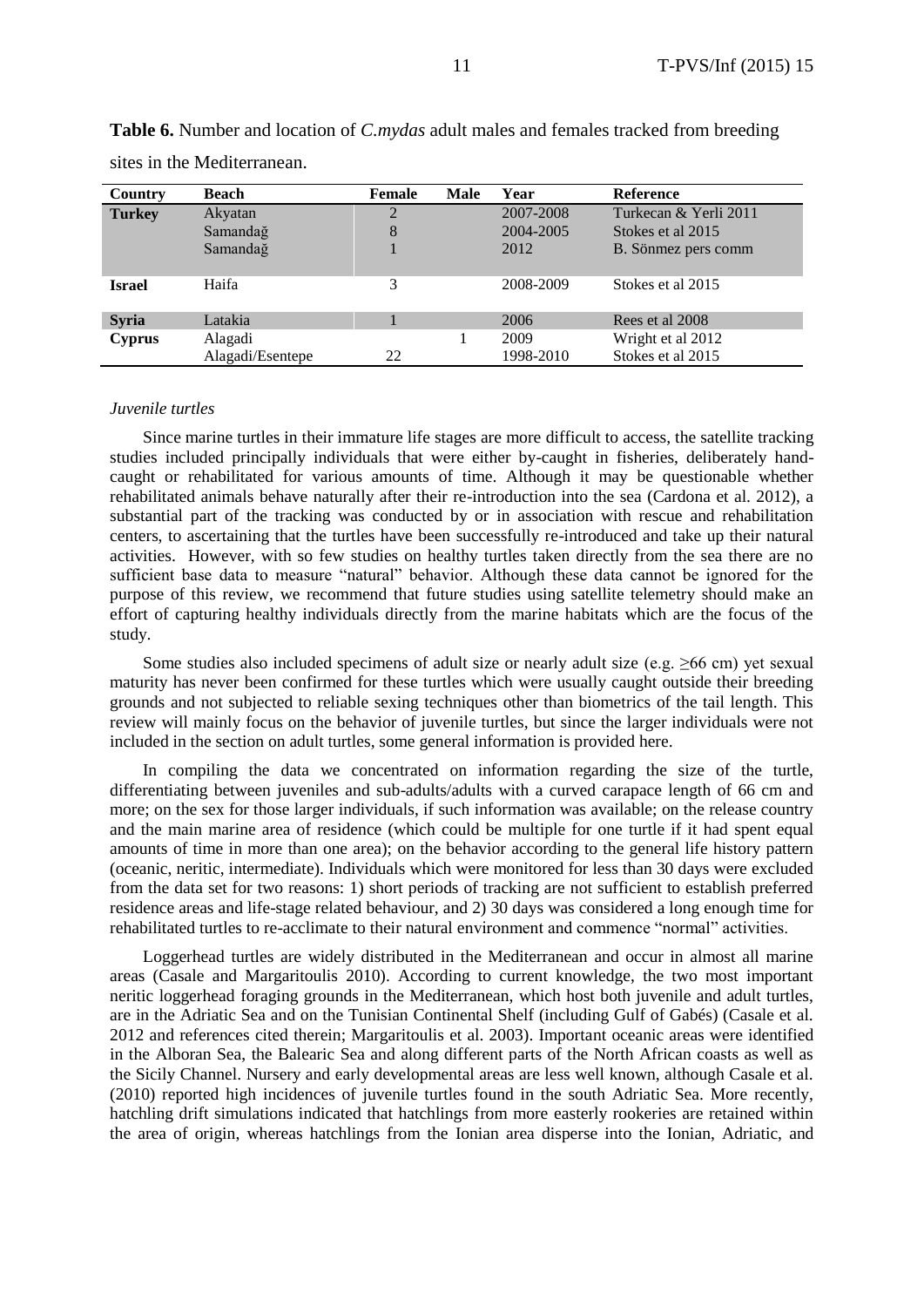South-central Mediterranean areas (Casale and Mariani 2014). Satellite tracking of early juveniles (15- 20 cm CCL) would be needed to assess the reliability of such simulations.

A total of 92 loggerhead turtles were tracked for more than 30 days, of which 55 were juveniles and 37 were adult sized. Tracks or part of the tracks were recorded in the following marine areas (decreasing order of sample size): Algerian Sea (n = 27); Tyrrhenian Sea (n = 17); Ionian Sea (n = 17); Adriatic Sea (n = 8); Balearic Sea (n = 7); Tunisian Continental Shelf Area (n = 7); Sicily Channel (n  $= 5$ ; Alboran Sea (n = 5), Libyan Sea (n = 2), Ligurian Sea (n = 2), and Levantine Sea (n = 1). Seven rehabilitated turtles have been satellite tracked in southern France and remained within the western Mediterranean, but nothing has been published about them yet (Darmon, personal communication). In any case, the majority of movement trajectories are available for the Western Mediterranean, whereas only 30% of the tracked juveniles prevailed in the Eastern Basin, mainly in the Ionian Sea. More juvenile turtles should be tracked in the Eastern Mediterranean basin where many developmental areas are expected to be. The association of juvenile loggerhead movements and oceanographic features (such as sea surface height and eddies) have been explored in the most western part of the Mediterranean and it would be useful to extend this kind of study to the Tyrrhenian and Ionian Sea, where few oceanic tracks have been recorded as well as to the Sicily channel, the main passage between the western and eastern basin.

Turtles in neritic areas have been tracked mostly around the Italian peninsula, and a few in Spain, Greece, Tunisia and Libya. It may be regionally important to identify the small scale movements and home ranges of turtles with high precision, especially there where high mortalities are of concern, so that the threats can be mitigated by developing knowledge-based conservation plans. Priorities for future satellite tracking of juvenile loggerhead turtles should be oceanic areas in the marine areas off the main eastern rookeries as well as the Gulf of Lion, Tyrrhenian Sea, Ionian Sea and Sicily Channel. Studies on neritic stage turtles should be intensified in areas where few data are already available and which are priority concerns for turtle mortality.

Most of the current knowledge on the distribution and habitats of green turtles in the Mediterranean relates to the nesting beaches, much less is known about their foraging, overwintering and developmental habitats. Satellite tracking of females leaving their nesting grounds in Cyprus revealed fidelity of these turtles to foraging and overwintering sites along the north African coast, especially in the Gulf of Bomba and western Sirte in Libya (Broderick et al. 2007). Margaritoulis and Teneketzis (2003) identified a neritic developmental habitat in Lakonikos bay of the Western Peloponnesus (Greece) and Lazar et al. (2004) reviewed historical presence of green turtles in the Adriatic Sea, suggesting the southern Adriatic as a suitable pelagic habitat for this species. In the Western Mediterranean instead green turtles are extremely rare and nesting has never been observed (Carreras et al., 2014). A review on green turtle sightings around the Italian peninsula was made by Bentivegna et al. (2011). Up to date no published data on the tracking of juvenile green turtles in the Mediterranean are available and it is recommended that studies be conducted into the behavior of juvenile neritic stage green turtles cover the South Adriatic Sea, the Aegean Sea and the Levantine Sea.

# *Adult sized turtles tagged at foraging grounds*

Some studies regarding turtles captured at foraging grounds included specimen of adult size or nearly adult size (e.g. ≥66 cm) yet sexual maturity has never been confirmed for these turtles which were usually caught outside their breeding grounds and not subjected to reliable sexing techniques other than biometrics of the tail length. There were too few identified male and female turtles to make any conclusions on sex-dependent movements and habitat use. Interestingly, there is great variability in the tracks of these turtles, some showing residential areas, some migrated along the Italian coasts to move between summer and winter areas or for less known reasons. Tracking of adult turtles, particularly males, outside the breeding season and in less well known neritic areas should be prioritized to better understand site fidelity, migration and connectivity patterns of adult turtles. Future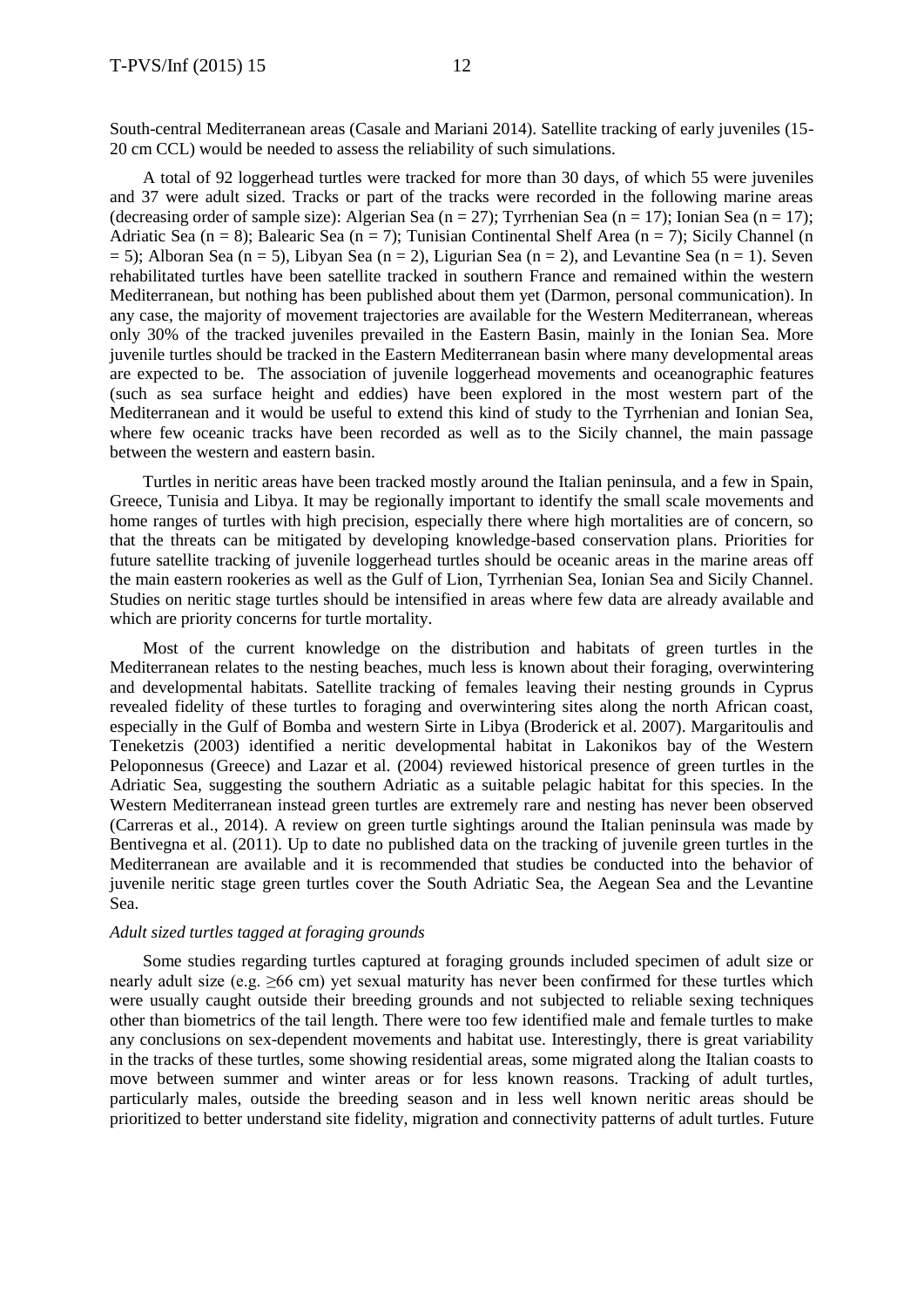studies should focus on long-term monitoring of adult sized turtles in the Western Mediterranean to establish their connection to known breeding and adult foraging sites.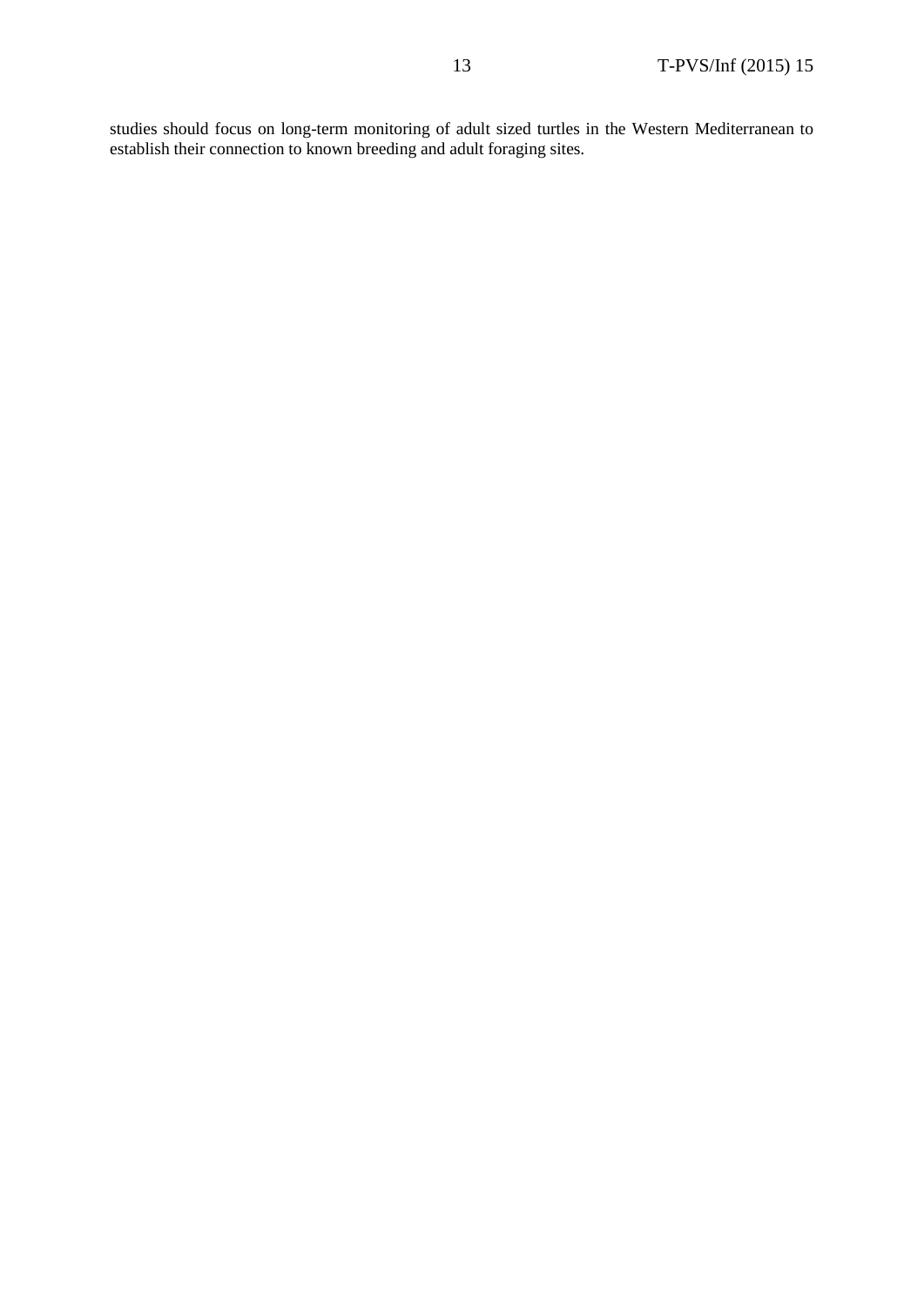|                                            |                   | Sub-Adult/Adult |                |                 | <b>Release</b>                |                                                                                                           |                |                   |              |
|--------------------------------------------|-------------------|-----------------|----------------|-----------------|-------------------------------|-----------------------------------------------------------------------------------------------------------|----------------|-------------------|--------------|
| Reference                                  | $(CCL > = 66 cm)$ |                 | Juvenile       | Country         | <b>Main Area of Residence</b> |                                                                                                           |                | <b>Life Stage</b> |              |
|                                            | M                 | $\mathbf{F}$    | $\mathbf u$    |                 |                               |                                                                                                           | 0C             | ner               | Im           |
| Cardona et al. 2005                        |                   |                 |                | $5\overline{)}$ | Spain                         | Algerian Sea (n=4); Balearic Sea (n=1)                                                                    | $\overline{4}$ |                   | 1            |
| Revelles et al. 2007a;b                    |                   |                 |                | 10              | Spain                         | Algerian Sea                                                                                              | 10             |                   |              |
| Eckert et al. 2008                         |                   |                 | 8              | 6               | Spain                         | Alboran Sea (n=5); Balearic Sea (n=4); Algerian Sea (n=2); Tyrrhenian<br>Sea $(n=1)$ ; Ionian Sea $(n=1)$ | 14             |                   |              |
| Cardona et al. 2009                        |                   |                 |                | 7               | Spain                         | Algerian Sea ( $n=6$ ); Sicily Channel ( $n=1$ )                                                          |                | 6                 |              |
| Cardona et al. 2012                        |                   |                 |                | 6               | Spain                         | Algerian Sea (n=3); Balearic Sea (n=2); Ligurian Sea (n=1)                                                | 3              | $\overline{2}$    |              |
| Bentivegna 2002; Bentivegna et al.<br>2007 |                   | 3               |                |                 | Italy                         | Tyrrhenian Sea (n=2); Ionian Sea (n=2); Libyan Sea (n=1); Sicily<br>Channel $(n=1)$                       |                |                   | 2            |
| Hochscheid et al. 2007                     |                   |                 | 3              | $\overline{4}$  | Italy                         | Tyrrhenian Sea (n=5); Ligurian Sea (n=1); E Ionian Sea (n=2); S Adriatic<br>Sea $(n=1)$ ;                 |                | 6                 |              |
| Hochscheid et al. 2010                     |                   |                 |                |                 | Italy                         | Tyrrhenian Sea                                                                                            |                |                   |              |
| Casale et al. 2012a                        |                   |                 |                | $\overline{4}$  | Italy                         | N Adriatic Sea (n=3); Gulf of Otranto, Ionian Sea (n=2); Algerian Sea<br>$(n=1)$                          |                | 5                 |              |
| Casale et al. 2012b                        |                   |                 | 2              | $\overline{4}$  | Italy                         | Tunisian Continental Shelf; Sicily Channel                                                                |                | $\overline{2}$    | 3            |
| Luschi et al. 2013                         |                   | $\overline{2}$  | $\mathbf{1}$   |                 | Italy                         | Ionian Sea (n=2); Aegean Sea (n=1); Tyrrhenian Sea (n=1)                                                  |                | $\overline{2}$    | $\mathbf{1}$ |
| Luschi et al., unpubl. data                |                   |                 |                | 4               | Italy                         | Tyrrhenian Sea (n=4); Sardinian Sea (n=1)                                                                 |                | 4                 |              |
| Hochscheid et al., unpubl. data            | 5                 | 3               |                | 2               | Italy                         | Ligurian Sea (n=1); Tyrrhenian Sea (n=8); Adriatic Sea (n=2); Ionian Sea 1<br>(3)                         |                | 6                 |              |
| Hochscheid et al., unpubl. data            |                   |                 | $\mathbf{1}$   |                 | Malta                         | Sicily Channel ( $n=1$ ); Algerian Sea ( $n=1$ )                                                          | 1              |                   | $\mathbf{1}$ |
| Hochscheid et al. 2007                     |                   |                 |                |                 | Tunisia                       | <b>Tunisian Continental Shelf</b>                                                                         |                | $\mathfrak{2}$    |              |
| Casale et al. 2012a                        |                   |                 |                |                 | Croatia                       | N Adriatic Sea                                                                                            |                | 1                 |              |
| Lazar & Casale, unpubl. data               |                   |                 |                | 14              | Croatia                       | North-Central Adriatic Sea                                                                                |                | 14                |              |
| Casale et al. 2012a                        |                   |                 |                |                 | Slovenia                      | N Adriatic Sea                                                                                            |                | $\mathbf{1}$      |              |
| Lazar & Casale, unpub. data                |                   |                 |                | 6               | Slovenia                      | North-Central Adriatic Sea                                                                                |                | 6                 |              |
| Rees et al. 2013                           | 2                 | $\overline{2}$  | $\overline{2}$ |                 | Greece                        | Amvrakikos Gulf, Greece                                                                                   |                | 6                 |              |
| Kaska et al., unpubl. data                 |                   | 3               |                | $\overline{4}$  | Turkey                        | Turkish Sea (n=8), Libyan Sea (n=1)                                                                       |                | 9                 |              |
| Hochscheid et al. 2010                     |                   |                 |                |                 | Libya                         | Libyan Sea $(n=1)$ ; Tunisian Shelf $(n=1)$                                                               |                | $\overline{2}$    |              |

Table 7. Studies on satellite tracking of juvenile loggerhead turtles in the Mediterranean. CCL = curved carapace length; m = male; f = female, u = unknown;  $oc = oceanic$ ; ner = neritic; im = intermediate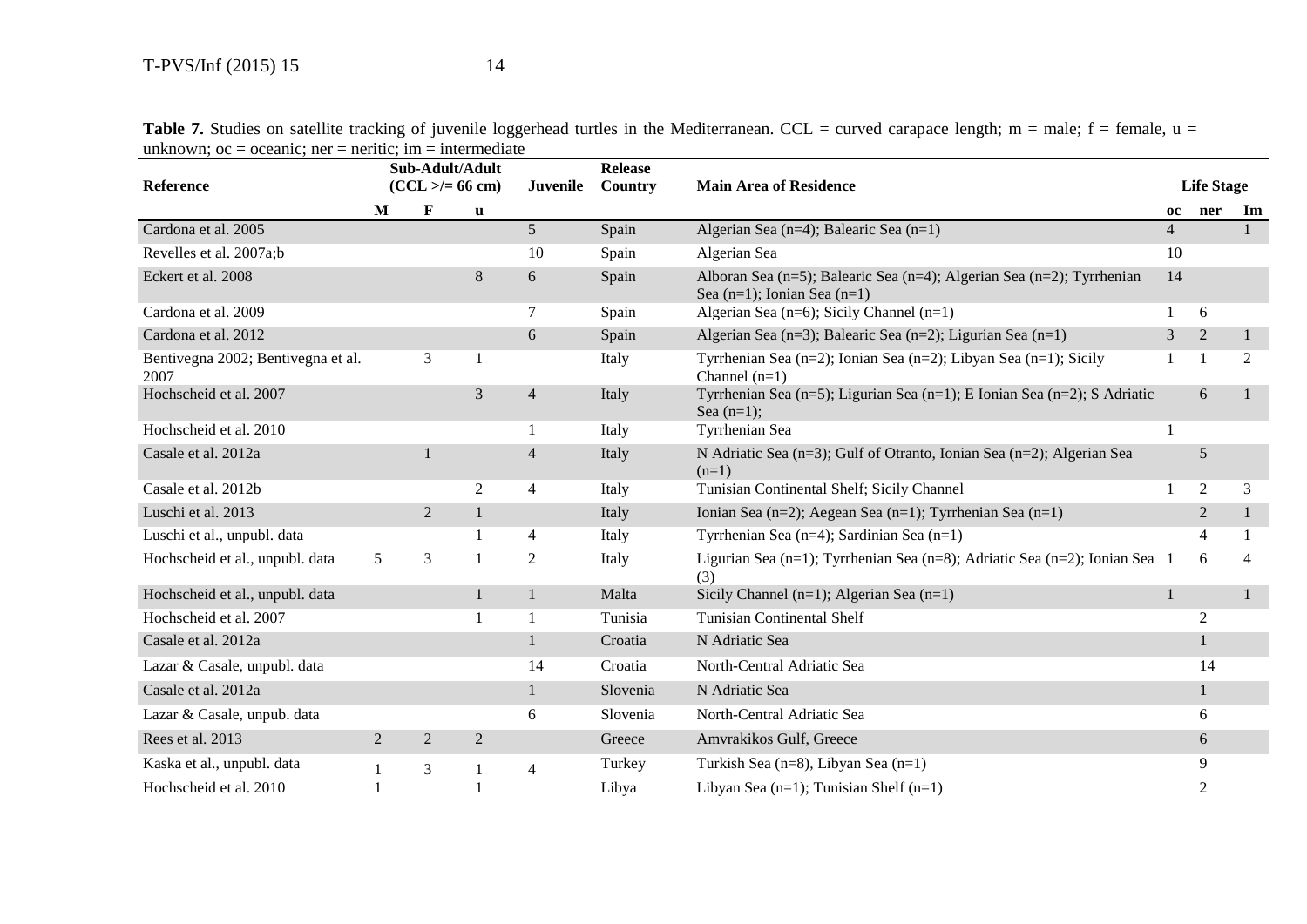| Reference                       | Sub-Adult/Adult<br>$(CCL > = 66 cm)$ |    |    | Juvenile | <b>Release</b><br><b>Country</b> | <b>Main Area of Residence</b> |    | <b>Life Stage</b> |     |  |
|---------------------------------|--------------------------------------|----|----|----------|----------------------------------|-------------------------------|----|-------------------|-----|--|
|                                 | M                                    |    | u  |          |                                  |                               | oc | ner               | Im  |  |
| Hochscheid et al., unpubl. data |                                      |    |    |          | Libya                            | Ionian Sea                    |    |                   |     |  |
| Hochscheid et al., unpubl. data |                                      |    |    |          | Lebanon                          | Levantine Sea                 |    |                   |     |  |
| Darmon et al., unpubl. data     |                                      |    |    | 4        | France                           | Western Mediterranean         |    |                   |     |  |
| Total per group                 |                                      | 14 | 26 | 87       |                                  |                               | 38 | 76                | -15 |  |
| Overall                         |                                      |    |    | 136      |                                  |                               |    |                   |     |  |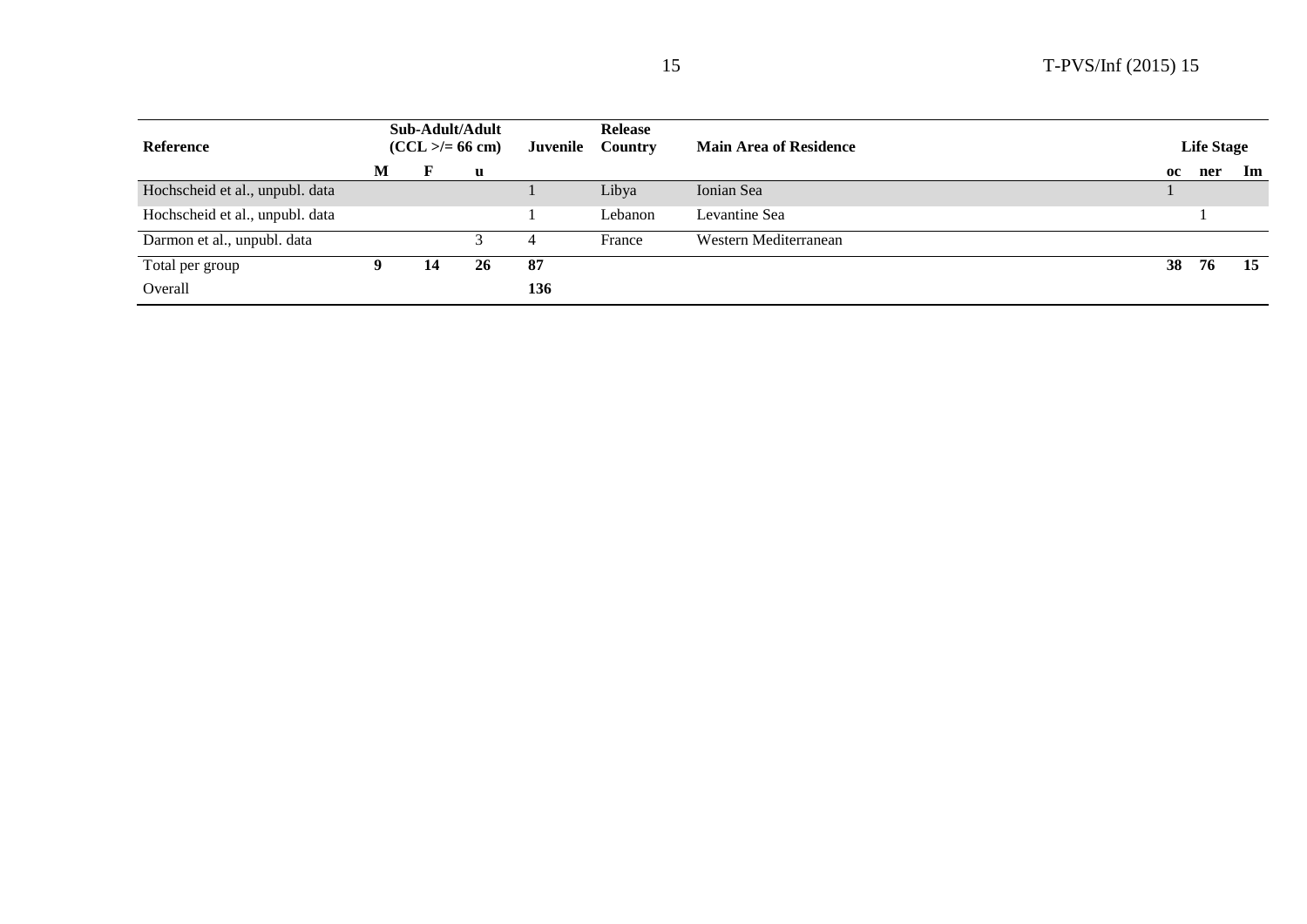#### *2.3 Habitat use: stable isotope analysis*

Although, satellite telemetry of adult turtles is critical to identify key foraging grounds used by the adults of each population, it is a relatively expensive method per animal and probably no more than a few tens of adult turtles can be tracked at each nesting beach. Stable isotope analysis offers an inexpensive method for mass monitoring in conjunction with telemetry. The Mediterranean Sea is subdivided into a number of isotopical distinct sub-basins (Cardona et al. 2014), which offers a good opportunity to use stable isotopes as habitat markers both for loggerhead and green turtles (Zbinden et al. 2011; Cardona et al. 2014; Bradshaw et al. unpublished data). The regular collection of tissue samples from nesting females will allow identify the foraging grounds used by the females nesting at each major site.

To do so, we need to generate a robust isoscape of the Mediterranean Sea. There are three alternative approaches. The first one is collecting tissue samples from adult satellite tagged turtles, tagged at their nesting beaches, and use the stable isotope ratios in those samples to characterize the foraging grounds of the turtles (Zbinden et al. 2011; Bradshaw et al. unpublished data). This is the best approach, but the number of individuals tagged from every nesting beach is necessarily low because of the high cost of satellite tracking. The second approach is collecting tissue samples of adults and juveniles captured at their foraging grounds and use those stable isotope ratios to characterize them. This approach assures a large sample size from most areas, but there is no way to discriminate between transient and resident individuals, which will reduce the spatial accuracy of the data. Avoiding sampling during the pre-nesting and post-nesting migration seasons is a possible way to reduce uncertainly for adults. The stable isotope ratios of satellite tracked turtles are also useful to identify potential transient individuals. The third one is using stable isotope ratios in potential prey from different foraging grounds to characterize them. This is necessary to understand the sources of variability among foraging grounds and to make sure that differences in the stable isotope ratios of turtles are because differences in isotopic baseline and not because of differences in diet. However, to derive stable isotope ratios in turtle tissues from those in potential prey is not straightforward even if prey-to-predator discrimination factors are known.

Tissue selection is critical for stable isotope analysis, as diet-to-predator discrimination factors are tissue dependent (Seminoff et al. 2006; Reich et al. 2008; Vander Zanden et al. 2012). Skin is probably the best option, as can be sampled easily from both dead and live individuals and integrates diet over several months. However, collecting skin samples from most females is unlikely at most nesting beaches due to logistical constraints. Sampling dead hatchlings is easier and less intrusive, but the probability of finding a dead hatchling increases with clutch size and hence this approach may bias the sample in favor of the females using the most productive foraging grounds, as they lay more eggs (Cardona et al. 2014). Egg sampling offers an alternative to avoid such a bias, but this means that each nest has to be excavated once discovered. Furthermore, we need to improve the methods to infer stable isotope ratios in female skin from those in egg.

# **3. Growth and age at maturity**

### *3.1 Size structure*

Information about the size structure at the foraging grounds is essential to contextualize changes in the numbers of nests and to develop an early warning system, in combination with aerial surveys. Direct sampling of wild sea turtles for morphometrics is possible, but time consuming and difficult due to logistical constrains. Conversely, hundreds of turtles strand annually in Mediterranean beaches as a result of bycatch, boat strikes and other causes. Although stranded turtles are certainly a biased sample, they offer the most cost-effective method to gain information about the size distribution at foraging grounds. Carapace length is a parameter commonly recorded from most stranded and rehabilitated turtles, but stranded animals are also extremely useful for molecular studies, stable isotope analysis and skeletochronology and should be monitored regularly.

Currently, stranding networks operate in some Mediterranean countries, usually in coordination with rescue centers, but not everywhere. Acording to Ulmann and Stachowitsch (2015), there are 34 confirmed sea turtle rescue centres, 8 first aid station and 7 informal rescue institutions currently in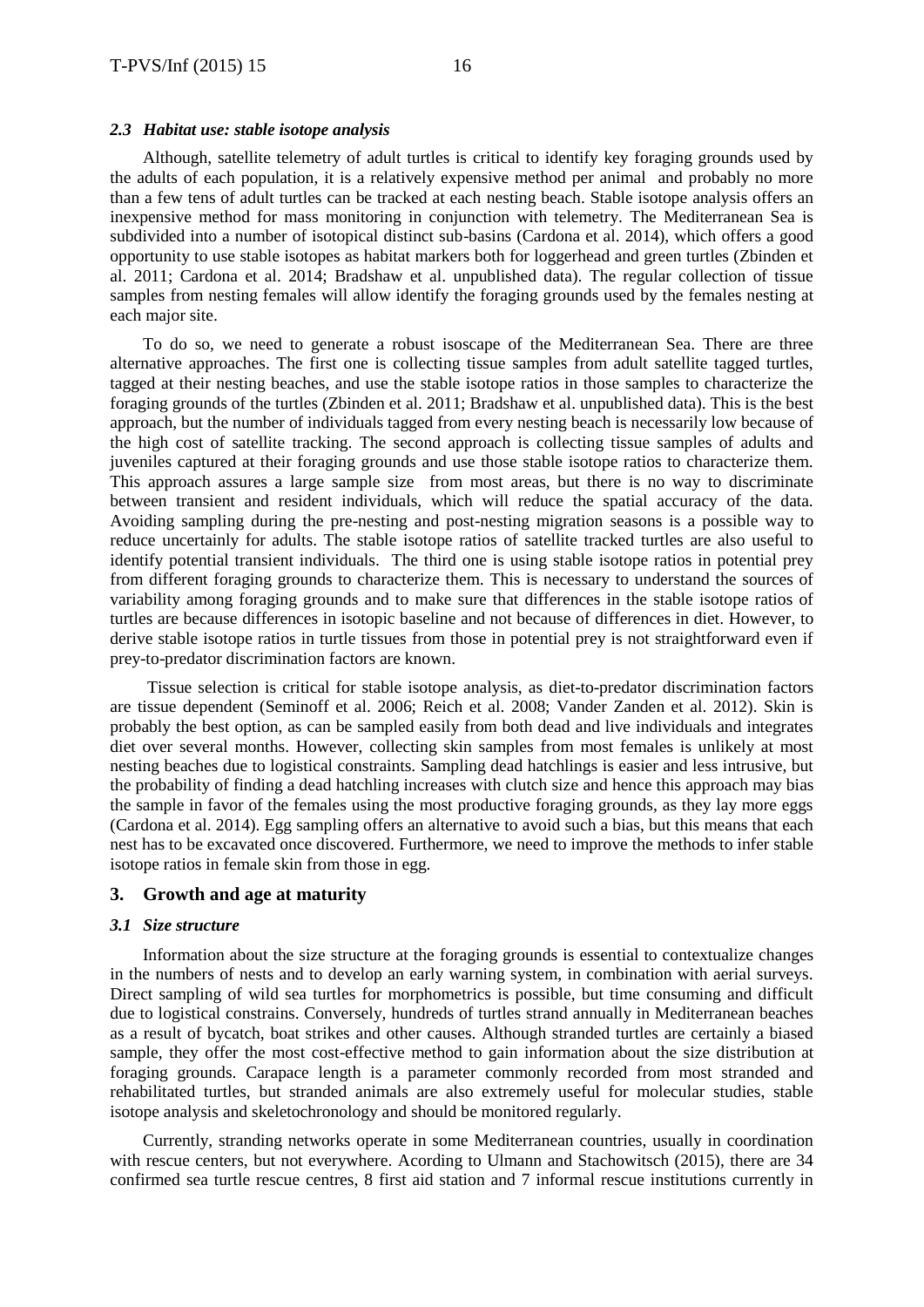operation around the Mediterranean, with as many as 20 of them in Italy (Hochscheid personal communication) but none in 8 out of 22 coastal Mediterranean countries. The gaps are principally in the Middle East and North Africa. Following the last Mediterranean Marine Turtle Meeting, an online email exchange for personnel involved in such rehabilitation centres was created and it is proving quite effective as a means of communication among such centres and as a portal for notifying recaptures, and methods to be followed in particular situations which are more familiar with some practioners than others.

Steps towards the coordination of rescue centres are valuable, but valuable information from dead stranded individuals is sometimes overlooked if rescuing injured animals is perceived as the only role of stranding networks. Hence, there is a need not only to develop stranding networks all around the Mediterranean but to emphasize the need to collect data and samples from every stranded turtle, dead or alive, using common protocols. There is also a need to develop information for sharing information.

# *3.2 Growth curves*

Sea turtles are characterized by slow growth and late sexual maturity (Scott et al. 2013). Accordingly, demographic models are highly sensitive to errors in the estimate of the age at first maturity. The relationship between age and carapace length can be addressed through capture-taggingrecapture studies or through skeletochronology.

Skeletochronology is the best method to determine the length-to-age relationship and relies on the analysis of the lines of arrested growth (LAGs) in bones. It is a rapid and reliable chronological tool already successfully used in many reptile species. It is used for the comparison of several populations and species, and it is the only method for fossils. This method can provided individual age of the studied specimen and important demographic information such as age at maturity or other life stages and longevity. Age structure can also provide - under some assumptions - demographic rate such as age specific survival.

Skeletochronology can also infer individual growth. Thanks to the allometry between growth of the bone used for age estimation and longitudinal growth of the carapace, back-calculations can be applied to obtain individual growth curves. Skeletochronology needs validation. It is based on the counting of the lines of arrested growth. It has to be shown that the LAGs correspond to ecological constraints (eg growth decrease in winter) of known periodicity. Estimation of growth has to consider the underlying growth model used.

Anomalous LAGs that are a common problem in reptile skeletochronology because of double, splitting and supplemental lines, compression of LAGs at the periphery of the bone and resorption of the innermost LAGs. Furthermore, endosteal resorption can be intense, leading to the loss of early LAGs. Nevertheless, several studies have validated this method for sea turtles. Validation methods have included the use of known age of turtles (Snover & Hohn (2004), the use of LAGs labelling (e.g. injection of fluorescent tetracycline intrabone marker; Klinger and Musick, 1992; Coles et al., 2001) and the comparison of results of skeletochronology and mark-recapture records (Van Houtan et al., 2014).

The humerus is the most common tissue analyzed in sea turtles, although phalanges have also been used. As a consequence, age can be assessed only on dead turtles. The bone is cut into 2−3 mm thick sections using a low speed saw. Sections are fixed in 10% formalin, decalcified and sectioned using a freezing microtome  $(25\mu)$ , stained and mounted on slides. This method has been used to determine the growth rate and age at first maturity of loggerheads in the Mediterranean (Casale et al. 2011a; Casale et al. 2011b; Piovano et al. 2011), but published data present two major shortcomings. Firstly, all the published data have been collected around Italy and growth rates and age at first maturity are expected to be basin-dependent. Secondly, loggerheads of Atlantic and Mediterranean origin occurring in the Mediterranean Sea are known to grow at different rates (Piovano et al. 2011) and hence these two groups of turtles have to be analyzed independently, even when inhabiting the same foraging grounds.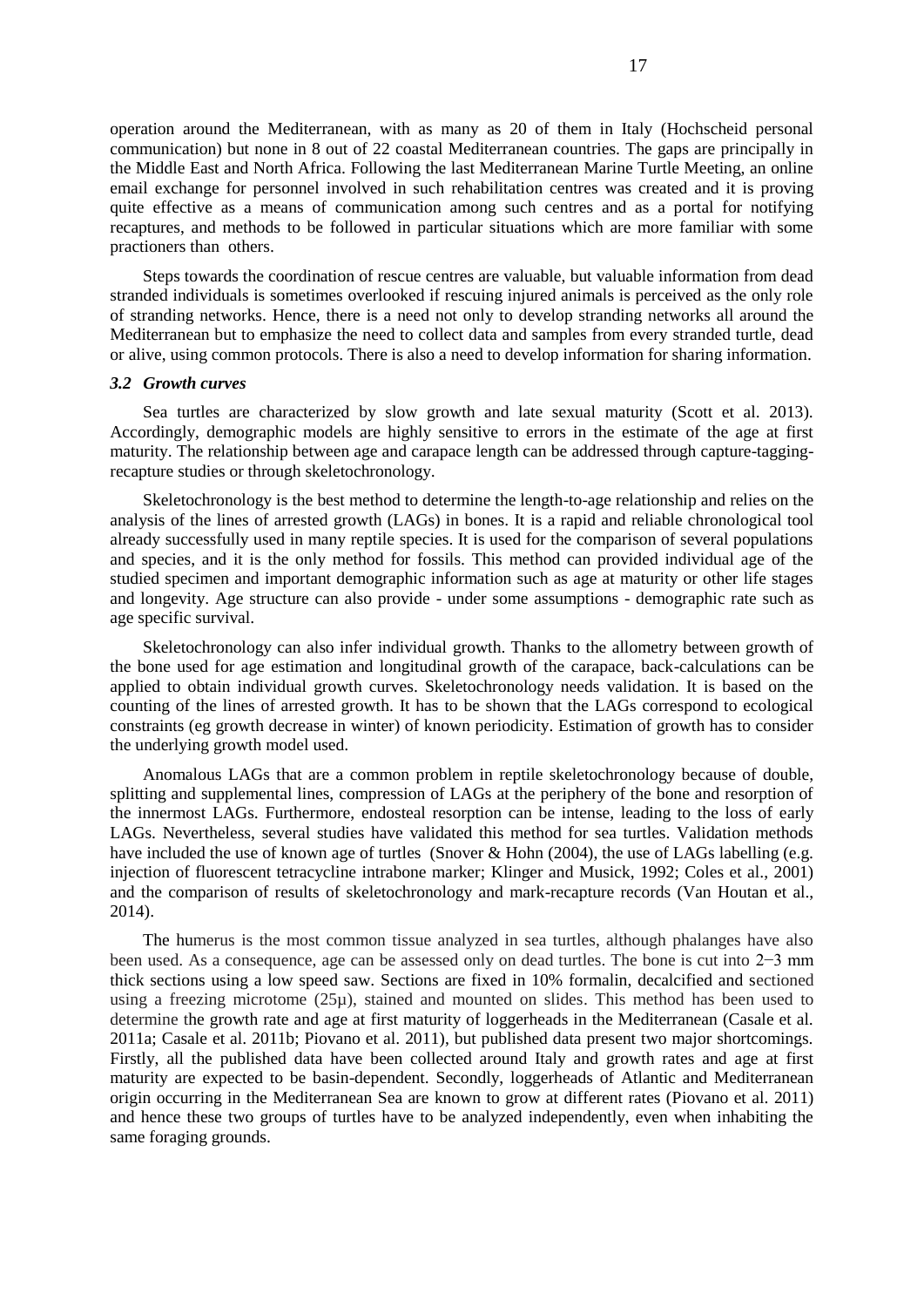It is recommended that studies of growth rate and age at first maturity of loggerhead sea turtles of Mediterranean origin are conducted at least in the Adriatic Sea, the Aegean Sea, the Libyan Sea, the Levantine Sea, the Tyrrhenian Sea and the Balearic Sea.

# **4. Bycatch**

Although many definitions of bycatch are available we use here the one proposed by the General Fisheries Commission for the Mediterranean (GFCM): "*Bycatch is the part of the catch unintentionally captured with a gear in addition to target species during fishing operation (e.g. undersized and damaged specimens etc.) and/or non-commercial species that are kept on board, as well as to incidental catch of endangered, vulnerable or rare species (e.g. turtles, shark, mammals, birds, etc.). Part of the bycatch can also be discarded at sea*".Bycatch is gear-type dependent, cumulative across fisheries and trans-national.

Existing information on sea turtles bycatch is incomplete and information gaps include both industrial and small scale fisheries (SSF) fleets all over the world (Lewison et al., 2014). According to the published information, three species of sea turtles are incidentally captured in the Mediterranean Sea: the loggerhead turtle, the green turtle and the eatherback turtle, although the latter is very scarc in the region. Given the spatial overlap of both oceanic and neritic foraging patterns of loggerhead and green turtles with the fishing grounds of the longline and trawl fleets within the Mediterranean Sea, both oceanic and neritic stages of marine turtles are at risk of bycatch from industrial and artisanal fisheries. Trawl fisheries are responsible for significant bycatch of loggerhead and green turtle in the Mediterranean (Casale et al. 2007, Álvarez de Quevedo et al. 2010). Loggerhead and green turtles are also at risk from small scale artisanal fisheries using a variety of gears types, as reported elsewhere (Carreras et al. 2004, Echwikhi et al. 2010, Coelho et al., 2013). Nevertheless, accurate risk assessment from artisanal fisheries is difficult due to a lack of data.

Demetrio and Megalofonou (1988) for the southern Italy, Panou et al. (1992) for the Ionina Sea and Aguilar et al. (1995,) Camiñas (1988) and Mayol et al., (1988) for Spain, provided the first information on sea turtles bycatch by longlines in the Mediterranean Sea and Camiñas (1997a and 1997b) estimated sea turtles bycatch by the Spanish surface longline in the western Mediterranean (Camiñas and de la Serna, 1995). Wallace et al., (2010) pointed out that the bycatch rate and the fishing intensity in the Mediterranean Sea were among the highest in the world, although the catch was dominated by small turtles with a low reproductive value. Accordingly, they recommend urgent actions to reduce bycatch levels.

Nevertheless, estimation of turtles bycatch is based on data from a few fleets (surface longline, bottom trawlers and some artisanal gears) from selected countries, although the GFCM fleet data include 9,942 vessels with more than 15 m LOA [\(www.gfcm.org\)](http://www.gfcm.org/) and recent estimations of the GFCM (Farrugio, personal communication) indicate that the Mediterranean Sea supports more than 81,000 fishing vessels, with 83% classified as Small Scale Fisheries (SSF) and seldom considered when estimating the total capture of turtles in the region. At least,50% of the SSF fleet is concentrated in the Aegean Sea, Gulf of Gabès, Adriatic and Eastern Ionian Sea, four major foraging grounds for loggerhead and green turtles in the region. Moreover 27,767 vessels of the SSF fleet use gillnet and entangling nets and 12.181 vessels use hooks and lines, all of them known to capture sea turtles.

Casale (2011) estimated that there are more than 132,000 incidental captures per year in the Mediterranean, of which more than 44,000 are predicted to be fatal, although very little is known about post-release mortality (Álvarez de Quevedo et al. 2013). Of the projected 132,000 annual captures, more than 39,000 turtles are captured by bottom trawlers, and more than 13,000 turtles expected to be captured by demersal longlines. With set gillnets, although data are lacking, it is likely that over 23,000 turtles are caught each year in the Mediterranean (Casale, 2011). Although strandings give insights here, numbers of stranded turtles actually represents a minimum estimate of mortality because carcasses decompose rapidly while drifting in currents and eddies and eventually sink (Epperly et al., 1996; Hart et al. 2006), and thus many dead turtles probably never get to the shore.

Unfortunately, available bycatch estimates combine many different sources of disparate quality and accuracy, adopt a national approach vs. a foraging ground approach and quickly become out of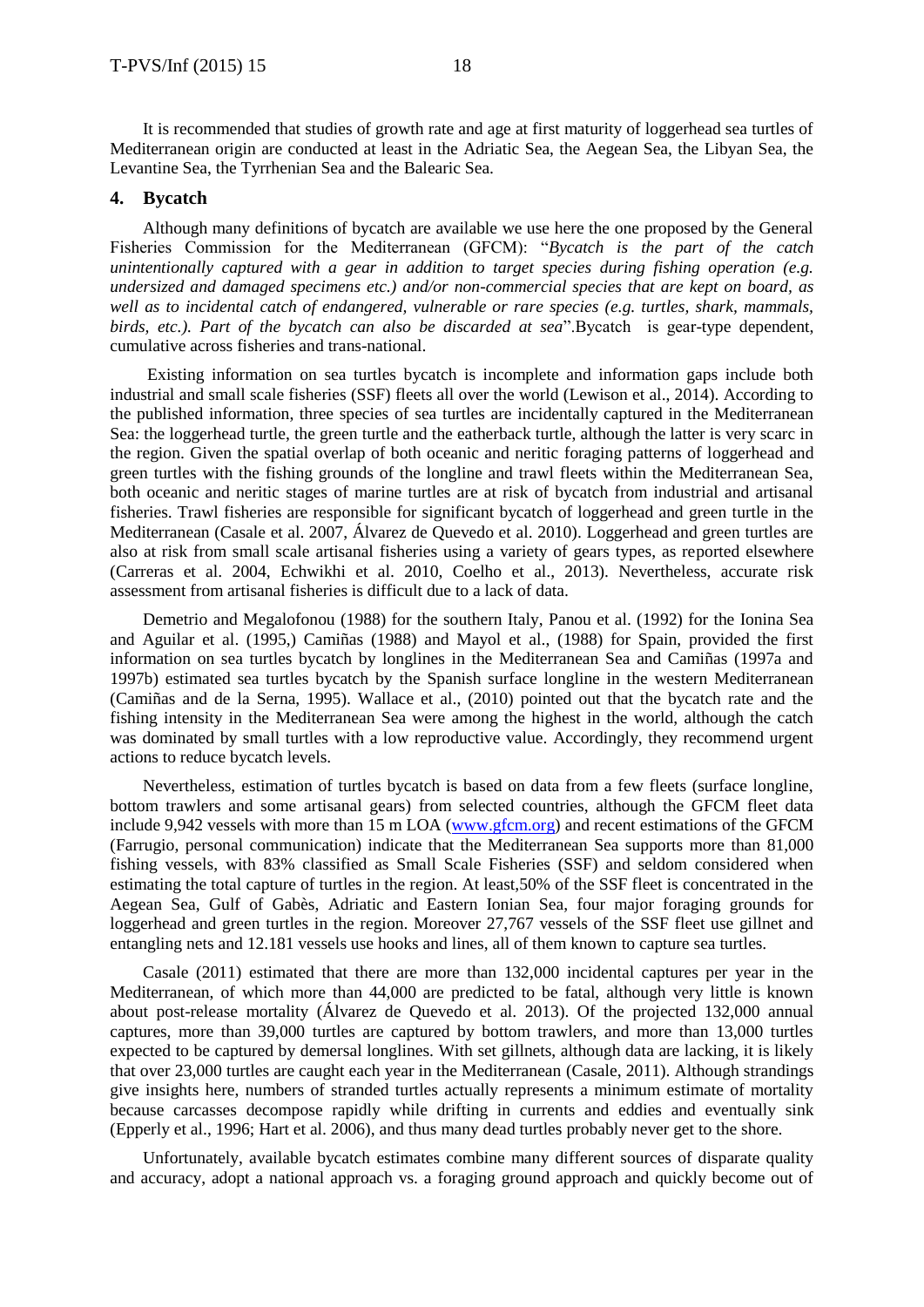date because of the dynamic nature of fishing fleets. There is an urgent need for updated estimates adopting a sub-basin approach derived from common survey methods combining onboard observers with questionnaire-based surveys (Carreras et al 2004; Álvarez de Quevedo et al. 2010; Domènech et al. in press). The survey should incorporate information about the spatial and temporal distribution of fishing effort of each fishery, gear specifications and target species. Particularly, longline fisheries should be stratified by gear (métiers), each with its own characteristics and therefore individual management needs. Furthermore, there is an urgent need to estimate the post-release mortality caused by bottom trawling and artisanal fisheries as those using set nets. PSAT tags offer the best approach to tackle this problem (Álvarez de Quevedo et al. 2013).

#### **RESEARCH PRIORITIES**

Recommendation 1: A **regional molecular project** should be established for both species. These projects should include the major nesting beaches and foraging grounds. A sample should be collected from every nest laid. Samples should be collected from 50 turtles of every species from each major foraging ground. New generation sequencing markers should be used to 1) refine genetic structuring at nesting beaches and foraging grounds, 2) estimate remigration interval, 3) estimate clutch frequency through female fingerprinting and 4) resolve the contribution of nesting beaches to foraging grounds.

Recommendation 2: Ongoing **beach monitoring projects** in Greece for loggerheads and for both species in Cyprus, Northern Cyprus and Turkey should be maintained. A new project for loggerheads should be established in Libya.

Recommendation 3: **Aerial surveys** should be conducted in the Alboran Sea, the Algerian Basin, the Libyan Sea, the Aegean Sea, the southern coast of Turkey and the Levantine Sea as soon as possible to fill major gaps. Aerial surveys should be conducted at every major foraging grounds (Alboran Sea, Balearic Sea, Algerian Basin, Tyrrhenian Sea, Libyan Sea, Adriatic Sea, Aegean Sea, the southern coast of Turkey and Levantine Sea) every five years. The use of UAVs in coastal areas should be tested as an alternative to airplane surveys.

Recommendation 4: **Satellite tracking studies** of juvenile turtles should be a priority. For loggerhead turtles this should focus on the Levantine Sea, the Aegean Sea, the south of Turkey and Libyan Sea. We further suggest intensifying studies in areas which are already confirmed oceanic habitats: the Ionian Sea, the Tyrrhenian Sea and the Strait of Sicily. For adult female loggerhead turtles studies should be conducted at the top five rookeries in Turkey (Belek, Anamur, Dalyan, Fenike, Kizilot), Kyparissia (Greece) and Libya with efforts to track male loggerheads focusing on all major breeding sites other than Zakynthos (Greece). For juvenile green turtles studies should focus on the South Adriatic Sea, the Aegean Sea and the Levantine Sea. For adult female green turtles studies should be conducted at Akyatan (Turkey), Kazanli (Turkey), Latakia (Syria) and Ronnas Bay (Cyprus) and for males studies should be conducted at all major breeding sites. Wild caught animals should be prioritized over rehabilitated ones. All telemetry work should be integrated with stable isotope project sampling study animals and a large sample of others.

Recommendation 5**: Stranding networks** should be created in every Mediterranean country to collect data about turtle size and sample at least skin for stable isotopes and bone for skeletochronology. Stranding networks should be coordinated with rescue centres. A protocol for data and sample sharing should be developed, in addition to sampling protocols.

Recommendation 6: A **regional stable isotope project** should be established for both species. A sample should be collected from every adult turtle satellite tracked and from every nest laid. Furthermore, samples should be collected from stranded and bycaught turtles at foraging grounds (Alboran Sea, Balearic Sea, Algerian Basin, Tyrrhenian Sea, Libyan Sea, Adriatic Sea, Aegean Sea, the southern coast of Turkey and Levantine Sea) and also from potential prey.

Recommendation 7: A **regional skeletochronology project** should be established for both species, with the aim to assess growth rate and age at first maturity. Analysis should be conducted independently for each forging ground (Alboran Sea, Balearic Sea, Algerian Basin, Tyrrhenian Sea, Libyan Sea, Adriatic Sea, Aegean Sea, the southern coast of Turkey and Levantine Sea).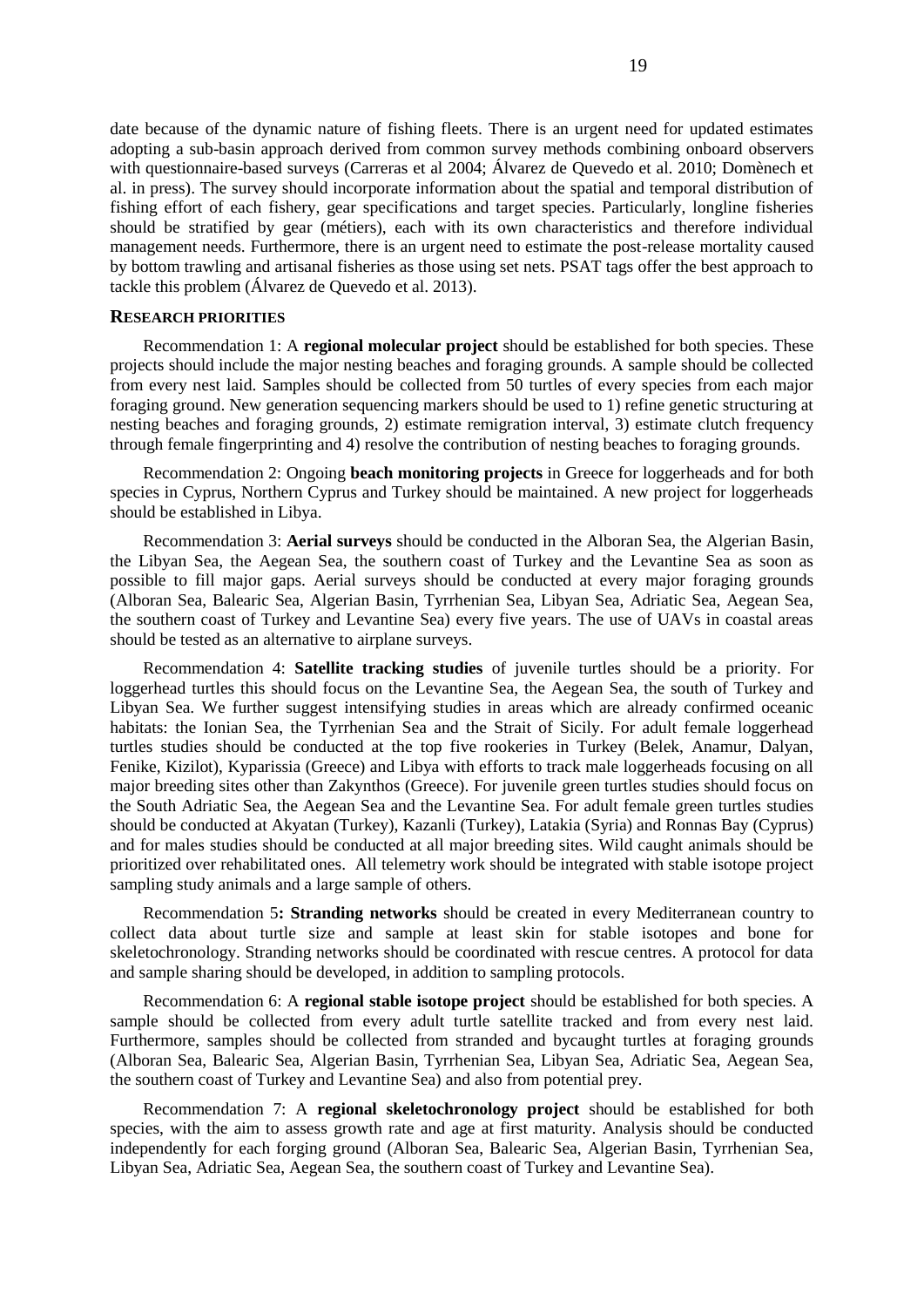Recommendation 8: A **regional bycatch project should be established to** update bycatch figures and the associated mortality. Such project should cover at least surface longline, bottom trawl and selected artisanal gears in the Alboran Sea, Balearic Sea, Gulf of Lyons, Algerian Basin, Tyrrhenian Sea, Libyan Sea, Adriatic Sea, Aegean Sea, the southern coast of Turkey and Levantine Sea. Questionnaire based surveys have to be combined with onboard observers. Research on the postrelease mortality of turtles bycaught in bottom trawls and set nets should be included.

Recommendation 9: Support in the form of **funded post-doctoral researchers** working across multiple institutions with expertise in analysis of marine turtle data is required to assist individual researchers in publishing their data. At least four positions should be available: demography, genetics, bycatch and habitat use.

Recommendation 10: A stable **regional network** of experts and a regional repository of scientific and grey literature should be created. **Data sharing** and writing-up of research papers between multiple projects that have no stand-alone impact.

# **LITERATURE CITED**

- Aguilar, R., Más, J., Pastor, X. (995) Impacts of the Spanish swordfish longline fishery on the loggerhead sea turtle Caretta caretta population in the western Mediterranean. In Proceeding of the 12th Annual Workshop on Sea Turtles Biology and Conservation. J.I.Richardson, T.H. Richardson, eds. pp. 1-6. NOAA Technical Memorandum NMFS-SEFSC-361
- Álvarez de Quevedo, I., Cardona, L., De Haro, A., Pubill, E., Aguilar, A. (2010) Sources of bycatch of loggerhead sea turtles in the western Mediterranean other than drifting longlines. *ICES Journal of Marine Science* 67: 677–685
- Álverez de Quevedo, I., SanFélix, M., Cardona, L. (2013) Mortality rates of by-caught loggerhead turtle *Caretta caretta* in the Mediterranean Sea and implications for Atlantic populations. *Marine Ecology Progress Series* 489: 225–234
- Backof, T.F. (2013) Tracking and Analysis of the Spatial and Thermal Habitats of Inter-Nesting Loggerheads (*Caretta caretta*) in Kyparissia Bay, Greece. MS Thesis, Purdue University USA
- Báez, J.C., Real, R., Camiñas, J A. (2007) Differential distribution within longline transects of loggerhead and swordfish captured by the Spanish surface longline fishery. *Journal of the Marine Biological Association of the UK* 87: 1-3
- Bentivegna, F (2002) Intra-Mediterranean migrations of loggerhead sea turtles (*Caretta caretta*) monitored by satellite telemetry. *Marine Biology* 141: 795-800
- Bentivegna, F., Ciampa, M., Hochscheid, S. (2011): The Presence of the green turtle, Chelonia mydas, in Italian coastal waters during the last two decades. *Marine Turtle Newsletter* 131: 41-46
- Broderick, A.C., Godley, B.J. (1996) Population and nesting ecology of the green turtle (*Chelonia mydas*) and loggerhead turtle (*Caretta caretta*) in northern Cyprus. *Zoology in the Middle East* 13: 27–46
- Broderick, A.C., Glen, F., Godley, B.J., Hays, G.C. (2003) Variation in reproductive output of marine turtles. *Journal of Experimental Marine Biology and Ecology* 288: 95-109
- Broderick, A.C., Coyne, M.S., Fuller, W.J., Glen, F., Godley, B.J. (2007) Fidelity and overwintering of sea turtles. *Proceedings of the Royal Society B* 274:1533-1538
- Camiñas, J.A. (1988) Incidental captures of *Caretta caretta* with surface long-lines in the western Mediterranean. *Rapport et Proces Verbaux des rèunions de la Commission Internationale pour l'Exploitation Scientifique de la Mèditerranée* 31: 285
- Camiñas J.A. (1997a) Is the leatherback a permanent species in the Mediterranean Sea? *Rapport et Proces Verbaux des rèunions de la Commission Internationale pour l'Exploitation Scientifique de la Mèditerranée* 35: 213-215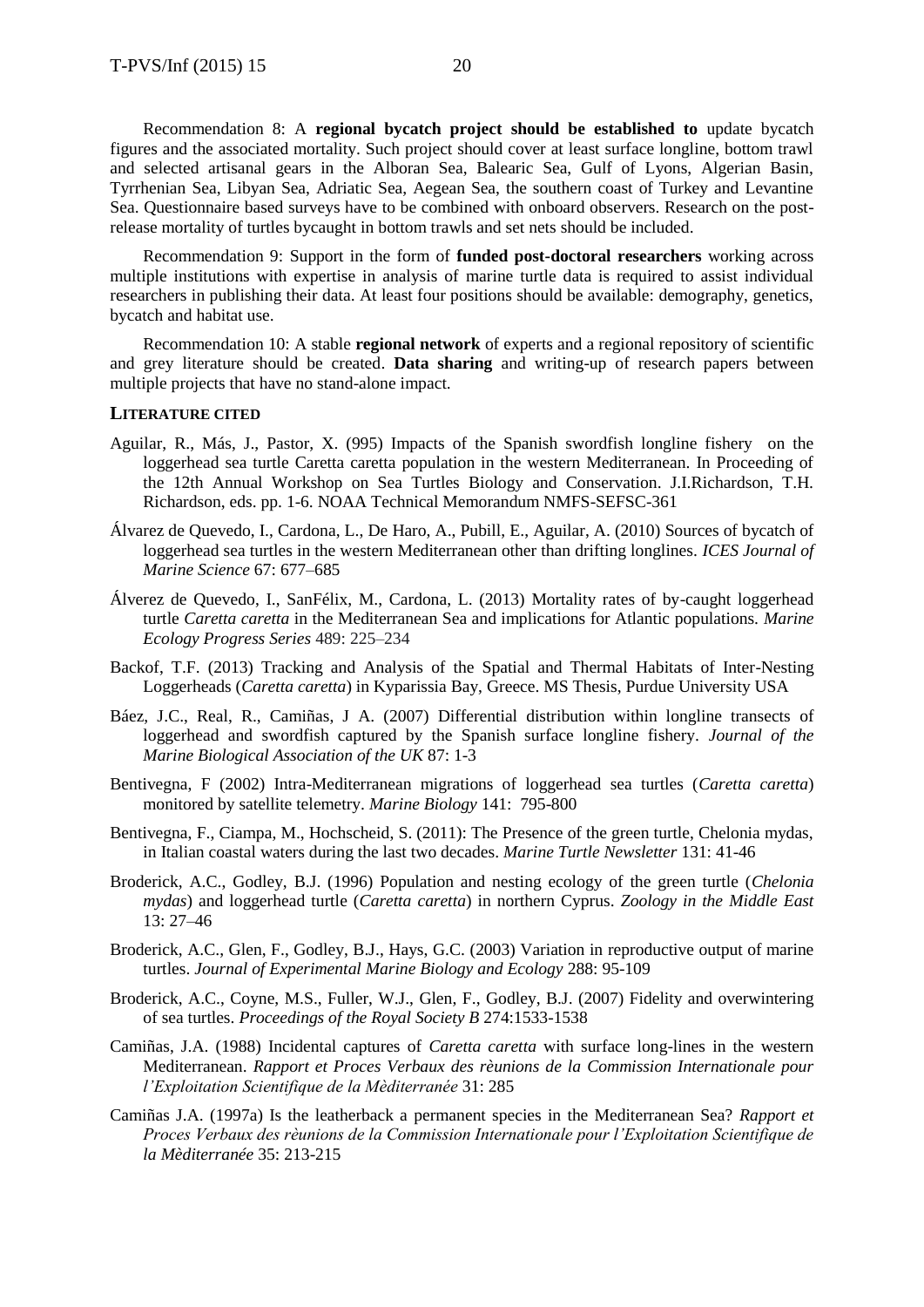- Camiñas, J.A. (997b) Captura accidental de tortuga boba (*Caretta caretta*) en el Mediterráneo con palangre de superficie. *Colección de Documentos Científicos del ICCAT*, XLVI (4): 446-455
- Camiñas J.A., de la Serna, J.M. (1995) The loggerhead distribution in the western Mediterranean Sea as deduced from captures by the Spanish long line fishery. In: Llorente et al. (Eds.). Scientia Herpetologica: 316-323.
- Camiñas, J.A., Valeiras, J. (2000) Datos preliminares sobre la captura accidental de tortugas marinas en las pesquerías de palangre de superficie en el Mediterráneo occidental en 1999. *Libro de Resumenes del VI Congreso Luso-Español y X Congreso Español de Herpetología*. Universidad de Valencia.
- Cardona, L., Fernández, G., Revelles, M., Aguilar, A. (2012) Readaptation to the wild of rehabilitated loggerhead sea turtles (*Caretta caretta*) assessed by satellite telemetry *Aquatic Conservation: Marine and Freshwater Ecosystems* 22: 104-112
- Cardona. L., Revelles, M., Carreras, C., San Félix, M., Gazo, M., Aguilar, A. (2005) Western Mediterranean immature loggerhead turtles: habitat use in spring and summer assessed through satellite tracking and aerial surveys. *Marine Biology* 147: 583-591
- Cardona, L., Revelles, M., Parga, M.L., Tomás, J., Aguilar, A., Alegre, F., Raga, A., Ferrer, X. (2009) Habitat use by loggerhead sea turtles *Caretta caretta* off the coast of eastern Spain results in a high vulnerability to neritic fishing gear. *Marine Biology* 156: 2621–2630
- Cardona, L., Clusa, M., Elena Eder, E., Demetropoulos, A., Margaritoulis, D., Rees, A.F., Hamza, A.A., Khalil, M., Levy, Y., Türkozan, O., Marín, I., Aguilar, A. (2014) Distribution patterns and foraging ground productivity determine clutch size in Mediterranean loggerhead turtles. *Marine Ecology Progress Series* 497: 229–241
- Carreras, C., Cardona, L., and Aguilar, A. (2004) Incidental catch of loggerhead turtles *Caretta caretta* off the Balearic Islands (western Mediterranean). *Biological Conservation* 117: 321– 329
- Carreras, C., Pont, S., Maffucci, F., Pascual, M., Barcelo, A., Bentivegna, F., Cardona, L., *et al.* (2006) Genetic structuring of immature loggerhead sea turtles (*Caretta caretta*) in the Mediterranean Sea reflects water circulation patterns. *Marine Biology* 149: 1269−1279
- Carreras, C., Monzón-Argüello, C., López-Jurado, L.F., Calabuig, P., Bellido, J.J., Castillo, J.J., Sánchez, P., Medina, P., Tomás, J., Gozalbes, P., Fernández, G., Marco, A., Cardona, L. (2014) Origin and dispersal routes of foreign green and Kemp's Ridley turtles in Spanish Atlantic and Mediterranean waters**.** *Amphibia-Reptilia* 35: 73-86
- Casale, P. (2011) Sea turtle bycatch in the Mediterranean. *Fish and Fisheries* 12: 299–316
- Casale, P., Cattarino, L., Freggi, D., Rocco, M., Argano, R. (2007) Incidental catch of marine turtles by Italian trawlers and longliners in the central Mediterranean. *Aquatic Conservation: Marine and Freshwater Ecosystems* 17: 686–701
- Casale, P., Margaritoulis, D. (2010) Sea Turtles in the Mediterranean: Distribution, threats and conservation priorities. IUCN/SSC Marine Turtle Specialist Group, Gland, Switzerland, p. 294.
- Casale, P., Mariani, P. (2014) The first "lost year" of Mediterranean sea turtles: dispersal patterns indicate subregional management units for conservation. *Marine Ecology Progress Series* 498: 263–274
- Casale, P., Affronte, M., Insacco, G., Freggi, D., Vallini, C., D'Astore, P.P., Basso, R., Paolillo, G,. Abbate, G., Argano, R. (2010) Sea turtle strandings reveal high anthropogenic mortality in Italian waters. *Aquatic Conservation: Marine and Freshwater Ecosystems* 20: 611-620
- Casale, P., Affronte, M., Scaravelli, D., Lazar, B., Vallini, C., Luschi, P. (2012a) Foraging grounds, movement patterns and habitat connectivity of juvenile loggerhead turtles (*Caretta caretta*) tracked from the Adriatic Sea. *Marine Biology* 159: 1527-1535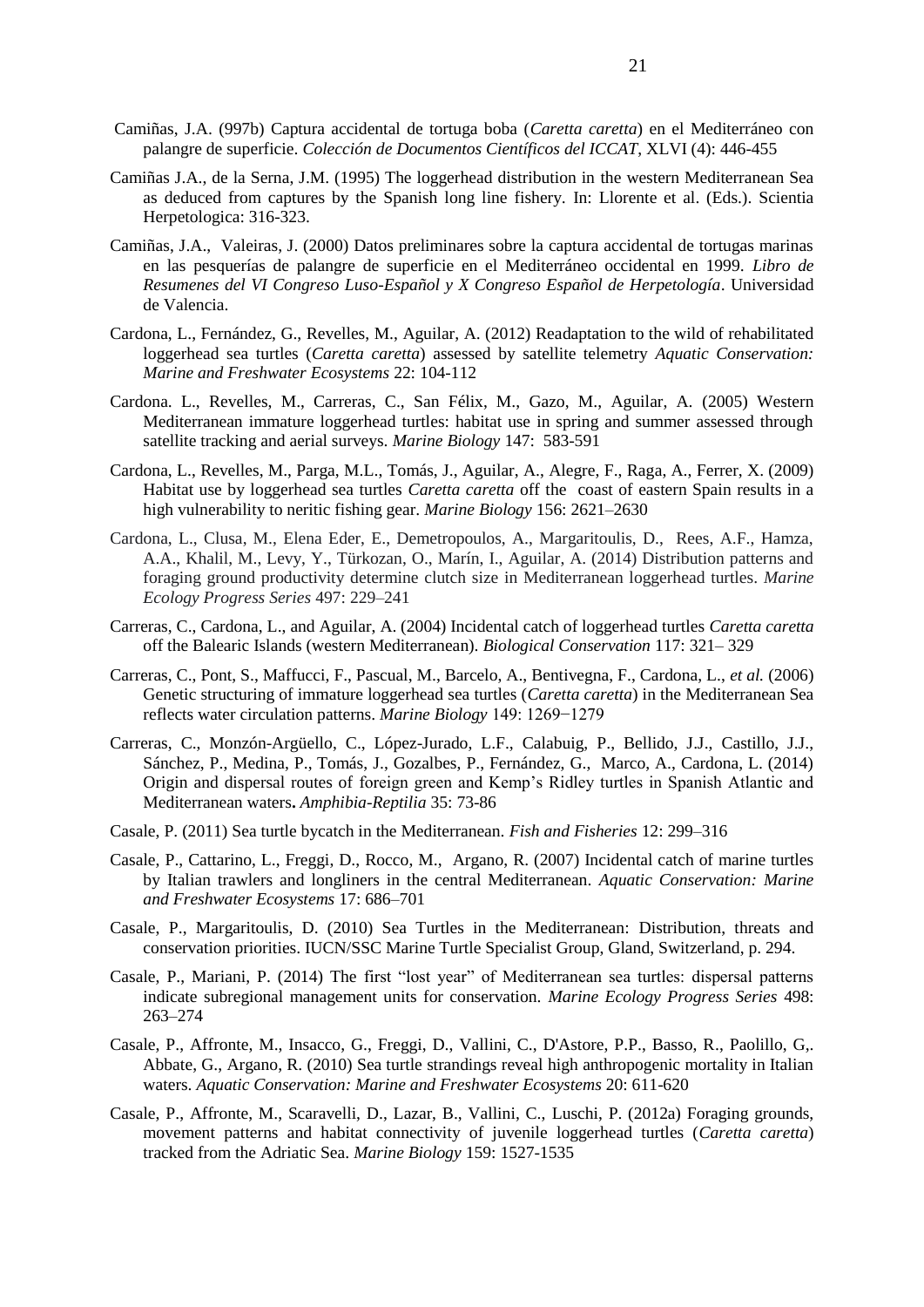- Casale, P., Broderick, A.C., Freggi, D., Mencacci, R., Fuller, W.J., Godley, B.J., Luschi, P. (2012b) Long-term residence of juvenile loggerhead turtles to foraging grounds: A potential conservation hotspot in the Mediterranean. *Aquatic Conservation: Marine and Freshwater Ecosystems* 22:144–154
- Casale, P., Conte, N., Freggi, N., Cioni, C., Argano, R. (2011a). Age and growth determination by skeletochronology in loggerhead sea turtles (Caretta caretta) from the Mediterranean Sea. Scientia Marina 75: 197-203
- Casale, P., Mazaris, A.D., Freggi, D. (2011b). Estimation of age at maturity of loggerhead sea turtles *Caretta caretta* in the Mediterranean using length-frequency data. *Endangered Species Research*  3: 123–129
- Chaieb, O., El Ouaer, A., Maffucci, F., Bradai, M.N., Bentivegna, F., Said, K., Chatti, N. 2010. Genetic survey of loggerhead turtle *Caretta caretta* nesting population in Tunisia. *Marine Biodiversity Records* 3, e20: 6 pages
- Clusa, M., Carreras, C., Pascual, M., Demetropoulos, A., Margaritoulis, D., Rees, A.F., Hamza, A.A., Khalil, M., Aureggi, M., Levy, Y., Türkozan, O., Marco, A., Aguilar, A., Cardona, L. 2013. Mitochondrial DNA reveals Pleistocenic colonisation of the Mediterranean by loggerhead turtles (*Caretta caretta*). *Journal of Experimental Marine Biology and Ecology* 439: 15–24
- Clusa, M., Carreras, C., Pascual, M., Gaughran, F.J., Piovano, S., Giacoma, C., Fernández, G., Levy, Y., Tomás, J., Raga, J.A., Maffucci, F., Hochscheid, S., Aguilar, A., Cardona, L. 2014. Fine-scale distribution of juvenile Atlantic and Mediterranean loggerhead turtles (*Caretta caretta*) in the Mediterranean Sea. *Marine Biology* 161: 509–519
- Coelho, R., Fernandez-Carvalho, J., Santos, M.N.( 2013) A review of fisheries within the ICCAT convention area that interact with sea turtles. *Collective Volumes of Scientific Papers of ICCAT* 69: 1788-1827
- De Metrio, G., Megalofonou, P. (1988) Mortality of marine turtles (*Caretta caretta* L. and *Dermochelys coriacea* L.) consequent to accidental captures in the Gulf of Taranto. *Rapport et Proces Verbaux des rèunions de la Commission Internationale pour l'Exploitation Scientifique de la Mèditerranée,*32.
- Coles, W.C., Musick, J.A., Williamson, L.A. 2001. Skeletochronology validation from an adult loggerhead (*Caretta caretta*). COPEIA 2001: 240-242
- Domènech, F., Álvarez de Quevedo, I., Merchán, M., Revuelta, O., Vélez-Rubio, G., Bitón, S., Cardona, L., Tomás, J. Incidental catch of marine turtles by Spanish bottom trawlers in the western Mediterranean. *Aquatic Conservation: Marine and Freshwater Ecosystems* In press.
- Echwikhi, K., Jribi, I., Bouain, A., Bradai, M.N. (2011) Loggerhead turtle bycatch in the Gulf of Gabès, Tunisia. An Overview. *Marine Turtle Newsletter* 131: 9-12
- Eckert, S.A., Moore, J.E., Dunn, D.C., Sagarminaga van Butten, R., Eckert, K.L., Halpin, P.N. (2008) Modelling loggerhead turtle movement in the Mediterranean: Importance of body size and oceanography. *Ecological Applications* 18: 290-308
- Epperly, S.P., Braun, J., Chester, A.J., Cross, FA., Merriner, J.V., Tester, P.A., Churchill, J.H. (1996). Beach strandings as an indicator of at-sea mortality of sea turtles. *Bulletin of Marine Science* 59: 289-297
- Garofalo, L., Mastrogiacomo, A., Casale, P., Carlini, R., Eleni, C., Freggi, D. Gelli, D., Knittweis, L., Mifsud, C., Mingozzi, T., Novarini, N., Scaravelli, D., Cillitani, G., Oliverio, M., Novalletto, A. (2013) Genetic characterization of central Mediterranean stocks of the loggerhead turtle (*Caretta caretta*) using mitochondrial and nuclear markers, and conservation implications. *Aquatic Conservation: Marine and Freshwater Ecosystems* 23: 868-884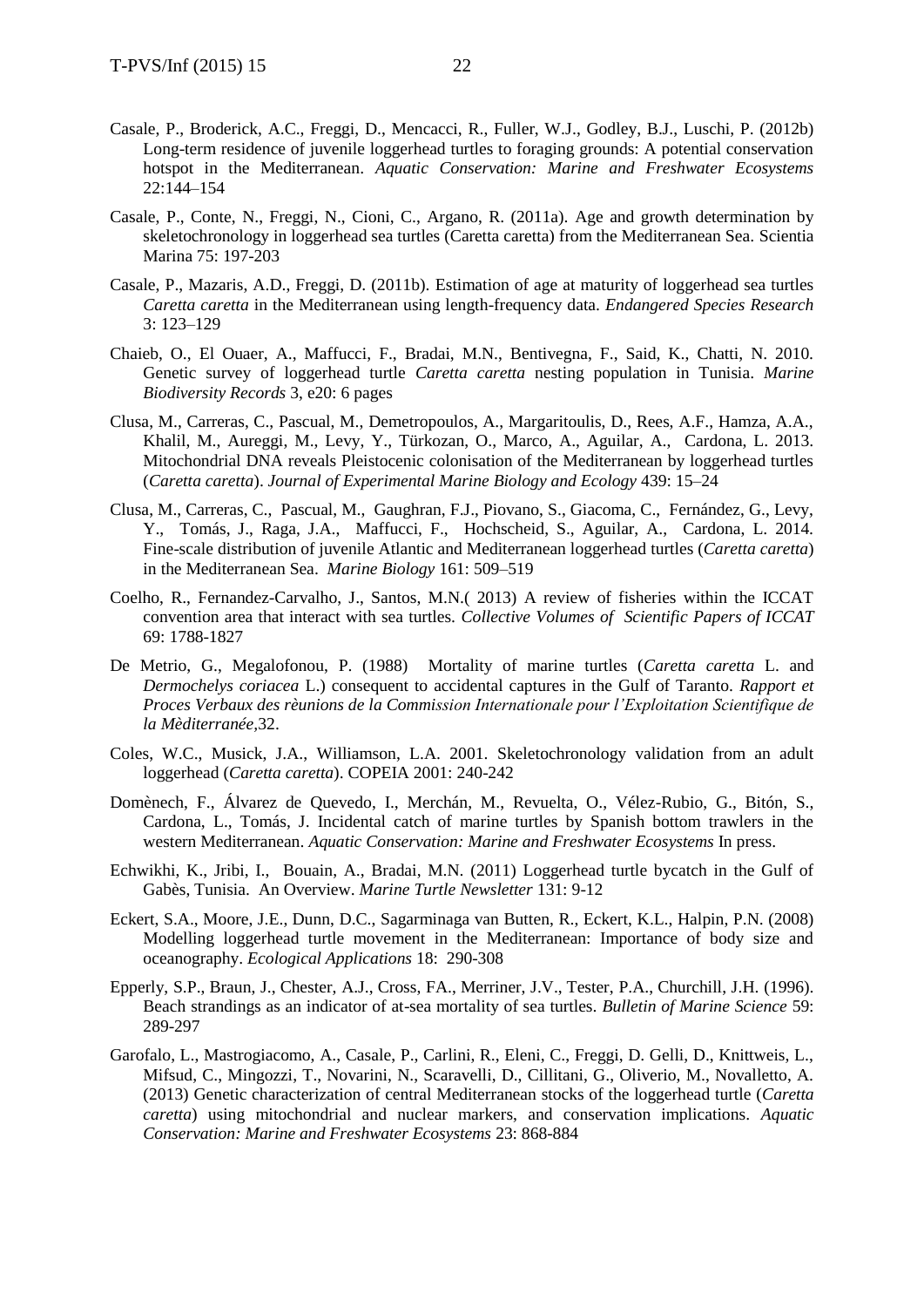- Giovannotti, M., Franzellitti, S., Ceriosi, P.N., Fabbri, E., Guccione, S., Vallini, C., Tinti, F., Caputo, V. (2010) Genetic characterization of loggerhead turtle (*Caretta caretta*) individuals stranded and caught as bycatch from the North-Central Adriatic Sea. *[Amphibia-Reptilia](http://booksandjournals.brillonline.com/content/journals/15685381;jsessionid=1vlhg4u615o81.x-brill-live-02)* 31: 127 – 133
- Gómez de Segura A., Tomás, J., Pedraza, S.N., Crespo, E.A., Raga, J.A. (2003) Preliminary patterns of distribution and abundance of loggerhead sea turtles, *Caretta caretta*, around Columbretes Island Marine Reserve, Spanish Mediterranean. *Marine Biology* 143: 817-823
- Gómez de Segura, A., Tomás, J., Pedraza, S.N., Crespo, E.A., Raga, J.A. (2006) Abundance and distribution of the endangered loggerhead turtle in Spanish Mediterranean waters and the conservation implications. *Animal Conservation* 9: 199-206
- Hays, G.C., Webb, P.I., Hayes, J.P., Priede, I.G., French, J. (1991) Satellite tracking of a loggerhead turtle (*Caretta caretta*) in the Mediterranean. *Journal of the Marine Biological Association of the United Kingdom* 71:743–746.
- Hart, K.M., Mooreside, P., Crowder, L.B. (2006) Interpreting the spatio-temporal patterns of sea turtle strandings: Going with the flow. *Biological Conservation* 129: 283–290
- Hochscheid, S., Bentivegna, F., Bradai, M.N., Hays, G.C. (2007) Overwintering behaviour in sea turtles: dormancy is optional. *Marine Ecology Progress Series* 340: 287-298
- Hochscheid, S., Bentivegna, F., Hamza, A., Hays, G.C. (2010) When surfacers do not dive: multiple significance of extended surface times in marine turtles. *Journal of Experimental Biology* 213: 1328-1337
- Hochscheid, S., Mokhtar Saied, A., Ouerghi A., Dryag, S.M., Bentivegna, F. (2012) Satellite tracking reveals loggerhead turtles nesting in Libya prefer to feed on the Tunisian Plateau. *Proceedings of the Thirty-first Annual Symposium on Sea Turtle Biology and Conservation*. NOAA Technical Memorandum NOAA NMFS-SEFSC-631: 322p
- Kasparek, M., Godley, B.J., Broderick, A.C. (2001) Nesting of the Green Turtle, *Chelonia mydas*, in the Mediterranean: a review of status and conservation needs*. Zoology in the Middle East* 24:45- 74
- Klinger, R.C., Musick, J.A. (1992) Annular growth layers in juvenile loggerhead turtles (*Caretta caretta*). *Bulletin of Marine Science* 51: 224-230.
- Lazar, B., Casale, P., Tvrtkovic, N., Kozul, V., Tutman, P., Glavic, N. (2004) The presence of the green sea turtle, *Chelonia mydas*, in the Adriatic Sea. *Herpetological Journal* 14: 143-147
- Lauriano, G., Panigada, S., Casale, P., Pierantonio, N., Donovan, G.P. (2011) Aerial survey abundance estimates of the loggerhead sea turtle Caretta caretta in the Pelagos Sanctuary, northwestern Mediterranean Sea. *Marine Ecology Progress Series* 437: 291– 302
- Lewison, R. L., Crowder, L.B., Wallace, B.P., Moore, J.E., Cox, T., Zydelis, R., McDonald, S., DiMatteo, A., Dunn, D.C., Kot, C.Y., Bjorkland, R., Kelez, S., Soykan, C., Stewart, K.R., Sims, M., Boustany, A., Read, A.J., Halpin, P., Nichols, W.J., Safina, C. (2014) Global patterns of marine mammal, seabird, and sea turtle bycatch reveal taxa-specific and cumulative megafauna hotspots. *PNAS* 111: 5271–5276
- Luschi, P., Casale, P. (2014) Movement patterns of marine turtles in the Mediterranean Sea: a review. *Italian Journal of Zoology* 81: 478-495
- Luschi, P., Mencacci, R., Vallini, C., Ligas, A., Lambardi, P., Benvenuti, S. (2013) Long-term tracking of adult loggerhead turtles (*Caretta caretta*) in the Mediterranean Sea. *Journal of Herpetology* 47: 227–231
- Margaritoulis, D., Teneketzis, K. (2003) Identification of a developmental habitat of the green turtle in Lakonikos Bay, Greece. In *First Mediterranean Conference on Marine Turtles* (Margaritoulis D & Demetropoulos A eds.). Barcelona Convention - Bern Convention - Bonn Convention (CMS), Rome, pp. 170-175.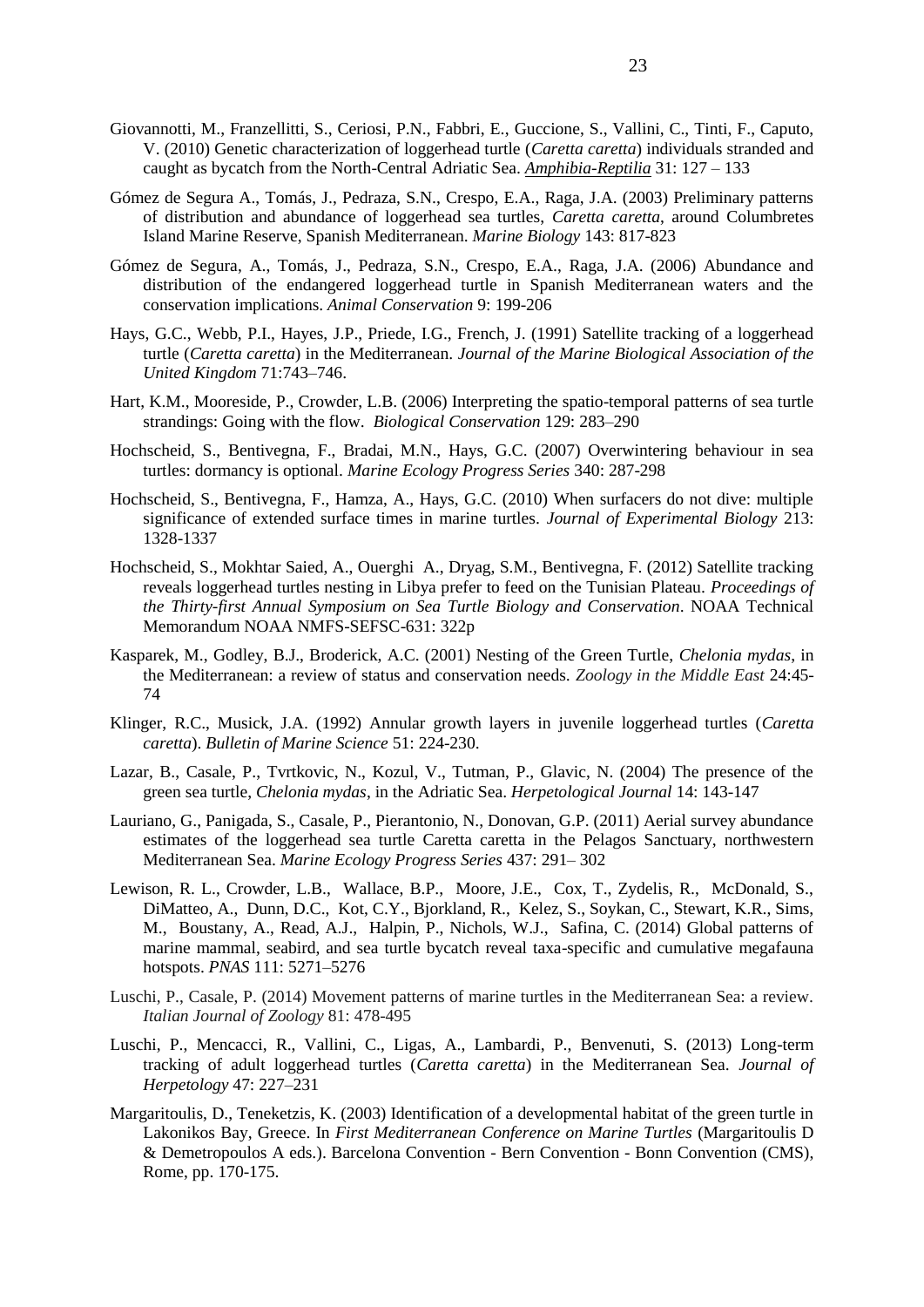- Margaritoulis, D., Argano, R., Baran, I., Bentivegna, F., Bradai, M.N., Camiñas, J.A., Casale, P., De Metrio, G., Demetropoulos, A., Gerosa, G., Godley, B.J., Haddoud, D.A., Houghton, J., Laurent, L., Lazar, B., Bolten, A.B., Witherington, B.E. (2003) Loggerhead turtles in the Mediterranean sea: present knowledge and conservation perspectives. In *Loggerhead Sea Turtles*. Smithsonian Books, Washington, pp. 175-198.
- Margaritoulis, D., Rees, A.F. (2011) Loggerhead turtles nesting at Rethymno, Greece, prefer the Aegean Sea as their main foraging area. *Marine Turtle Newsletter* 131:12–14
- Mayol J., Muntaner, J., Aguilar, R. (1988) Incidencia de la pesca accidental sobre las tortugas marinas en el Mediterráneo español. *Bolletí de la Societat d'Història Natural de les Balears* 32: 19-31.
- Panou, A., Antypas, G., Gianopoulos, Y., Moschonas, S., Mourelatos, D.G., Mourelatos, Ch., Toumazatos, P., Tselentis, L., Voutsinas, N., Voutsinas, V. (1992) Incidental catches of loggerhead turtles, *Caretta caretta* in swordfish long lines in the Ionian Sea, Greece. *The Journal of the British Chelonian Group* 3: 47-57
- Patel, S.H. (2013) Movements, Behaviors and Threats to Loggerhead Turtles (*Caretta caretta*) in the Mediterranean Sea. PhD thesis Drexel University USA
- Patel, S.H., Panagopoulou, A., Morreale, S.J., Paladino, F.V., Margaritoulis, D., Spotila, J.R. Postreproductive migration of an adult male loggerhead from Crete revealed by satellite telemetry. In: Proceedings from the 32nd Annual International Sea Turtle Symposium. In press.
- Rees, A.F., Jony, M., Margaritoulis, D., Godley, B.J. (2008) Satellite tracking of a green turtle, *Chelonia mydas*, from Syria further highlights importance of North Africa for Mediterranean turtles. *Zoology in the Middle East* 45: 49-54
- Reich, K.J., Bjorndal, K.A., Martínez del Rio, C. (2008) Effects of growth and tissue type on the kinetics of <sup>13</sup>C and <sup>15</sup>N incorporation in a rapidly growing ectotherm. *Oecologia* 155: 651-663
- Revelles, M., Cardona, L., Aguilar, A., San Félix, M., Fernández, G. (2007a) Habitat use by immature loggerhead sea turtles in the Algerian basin (Western Mediterranean): swimming behaviour, seasonality and dispersal pattern*. Marine Biology* 151: 1501-1515
- Revelles, M., Isern-Fontanet, J., Cardona, L., San Félix, M., Carreras, A., Aguilar, A. (2007b) Mesoscale eddies, surface circulation and the scale of habitat selection by immature loggerhead sea turtles. *Journal of Experimental Marine Biology and Ecology* 347:41-57
- Saied, A., Maffucci, F., Hochscheid, S., Dryag, S., Swayeb, B., Borra, M., Ouerghi, A., Procaccini, G., Bentivegna, F. (2012) Loggerhead turtles nesting in Libya: an important management unit for the Mediterranean stock. *Marine Ecology Progress Series* 450: 207-218
- Schofield, G., Dimadi, A., Fossette, S., Katselidis, K.A., Koutsoubas, D., Lilley, M.K.S., Luckman, A., Pantis, J.D., Karagouni, A.D., Hays, G.C. (2013) Satellite tracking large numbers of individuals to infer population level dispersal and core areas for the protection of an endangered species. *Diversity and Distributions* 19:834–844
- Scott, R., Marsh, R., Hays, G.C. (2012) Life in the really slow lane: loggerhead sea turtles mature late relative to other reptiles. *Functional Ecology* 26: 227–235
- Seminoff, J.A., Jones, T.T., Eguchi, T., Jones, D.R., Dutton, P.H. (2006) Stable isotope discrimination  $(\delta^{13}C \text{ and } \delta^{15}N)$  between soft tissues of the green sea turtle *Chelonia mydas* and its diet. *Marine Ecology Progress Series* 308: 271-278
- Snape, R.A., Broderick, A.C., Cicek, B., Fuller, W.J., Glen, F., Stokes, K., Godley, B.J. (submitted) Shelf life: Neritic habitat use of a loggerhead turtle population highly threatened by fisheries
- Snover, M.L., Hohn, A.A. (2004) Validation and interpretation of annual skeletal marks in loggerhead (*Caretta caretta*) and Kemp's ridley (*Lepidochelys kempii*) sea turtles. *Fisheries Bulletin* 102:682-692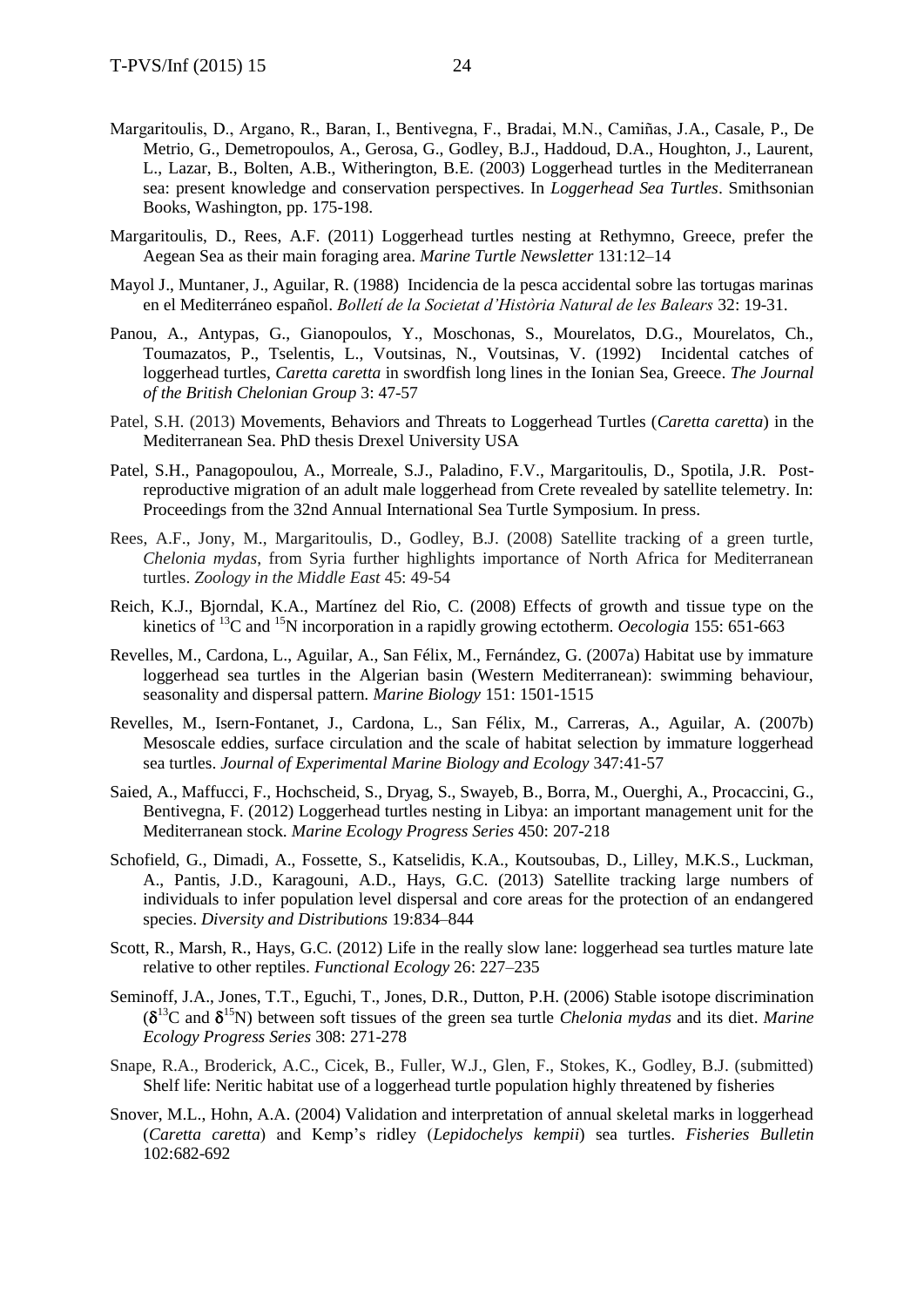- Stokes, K.L., Broderick, A.C., Canbolat, A.F., Candan, O., Fuller, W.J., Glen, F., Godley, B.J. Migratory corridors and foraging hotspots: critical habitats identified for Mediterranean green turtles. *Diversity and Distributions* online early.
- Tikochinski, Y., Bendelac, R., Barash, A., Daya, A., Levy, Y., Friedmann, A. (2012) Mitochondrial DNA STR analysis as a tool for studying the green sea turtle (*Chelonia mydas*) populations: The Mediterranean Sea case study. *Marine Genomics* 6: 17–24
- Turkecan, O., Yerli, S.V. (2011) Satellite tracking of adult green sea turtles from Turkey: A long distance diary. *Marine Turtle Newsletter* 131: 38-41.
- Turkozan, O., Kaska, K. (2010) Turkey In: *Sea turtles in the Mediterranean: Distribution, threats and conservation priorities.* Casale, P. & Margaritoulis, D. (Eds.). Gland, Switzerland: IUCN. 285- 293 pp.
- Vander Zanden, H.B., Bjorndal, K.A., Mustin, W., Ponciano, J.M., Bolten, A.B. (2013) Inherent variation in stable isotope values and discrimination factors in two life stages of green turtles. *Physiological and Biochemical Zoology* 85: 431-441
- Van Houtan, K.S., Houtan, K., Balazs, G.H. (2014) Modelling sea turtle maturity age from partial life history records. *Pacific Science* 68: 465-477
- Yilmaz, C., Turkozan, O., Bardakic, E., White, M., Kararaj, E. (2012) Loggerhead turtles (*Caretta caretta*) foraging at Drini Bay in Northern Albania: Genetic characterisation reveals new haplotypes. *Acta Herpetologica* 7: 155-162
- Wallace, B.P., Lewison, R.L., McDonald, S.L., Kot, C.Y., Kelez, S., Bjorkland, R.K., Finkbeiner, E.M., Helmrecth, S., Crowder, L.B. (2010a) Global patterns of marine turtle bycatch. Conservation Letters 3:131–142
- Wallace, B.P., DiMatteo, A.D., Hurley, B.J., Finkbeiner, E.M., Bolten, A,B. et al. (2010b) Regional management units for marine turtles: A novel framework for prioritizing conservation and research across multiple scales. *PLoS ONE* 5(12): e15465.
- Wright, L.I., Stokes, K.L., Fuller, W.J., Godley, B.J., McGowan, A., Snape, R., Tregenza, T., Broderick, A.C. (2012) Turtle mating patterns buffer against disruptive effects of climate change. *Proceedings of the Royal Society B* 279: 2122-2127
- Zbinden, J.A., Bearhop, S., Bradshaw, P., Gill, B., Margaritoulis, D., Newton, J., Godley, B.J. (2011) Migratory dichotomy and associated phenotypic variation in marine turtles revealed by satellite tracking and stable isotope analysis. *Marine Ecology Progress Series* 421: 291–302